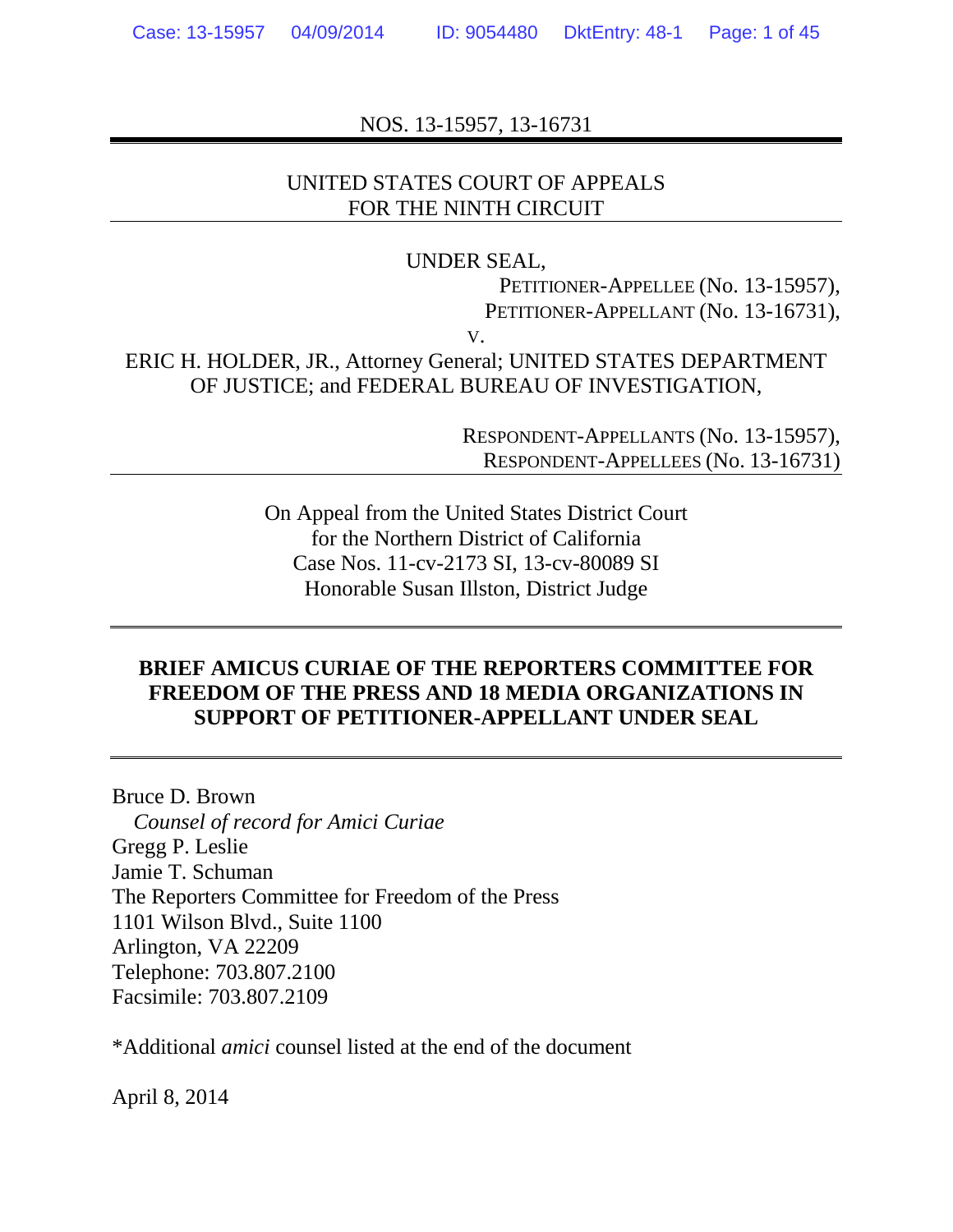#### **CORPORATE DISCLOSURE STATEMENT**

Pursuant to Rule 26.1 of the Ninth Circuit Rules of Appellate Procedure, *amici* disclose that:

The Reporters Committee for Freedom of the Press is an unincorporated association of reporters and editors with no parent corporation and no stock.

American Society of News Editors is a private, non-stock corporation that has no parent.

Association of Alternative Newsmedia has no parent corporation and does not issue any stock.

California Newspaper Publishers Association is a mutual benefit corporation organized under state law for the purpose of promoting and preserving the newspaper industry in California.

Courthouse News Service is a privately held corporation with no parent corporation and no publicly held corporation holds more than 10 percent of its stock.

The Daily Beast Company LLC is owned by IAC/InterActiveCorp, a publicly traded company, and the Sidney Harman Trust, with IAC holding a controlling interest.

First Amendment Coalition is a nonprofit organization with no parent company. It issues no stock and does not own any of the party's or amicus' stock.

i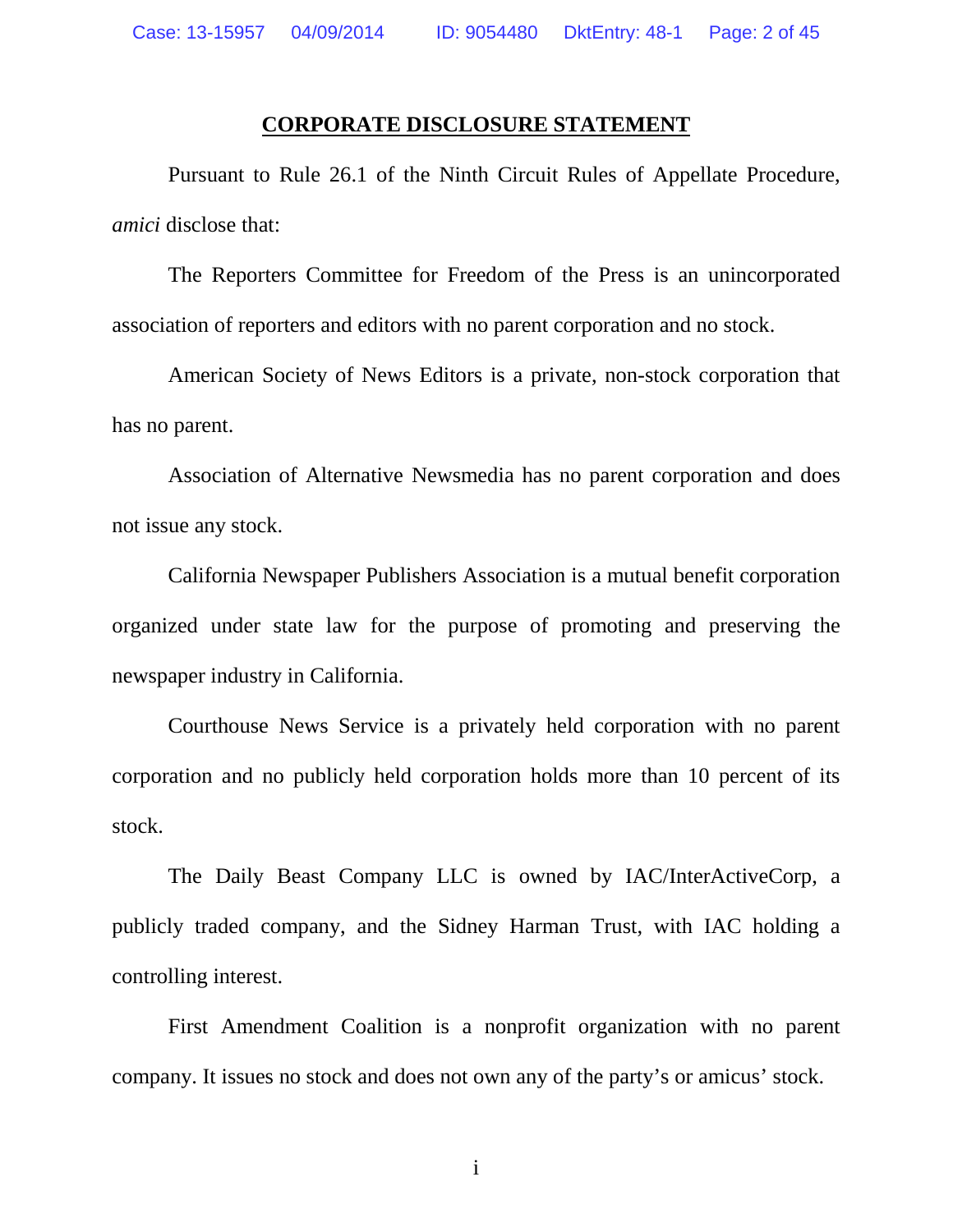Fox News Network, LLC ("Fox News"), owner of the Fox News Channel and Fox Business Network, states that News Corporation, a publicly held company which is publicly traded, is the ultimate parent of Fox News. No other publicly held corporations own 10% or more of Fox News's stock.

Freedom of the Press Foundation does not have a parent corporation, and no publicly held corporation owns 10% or more of the stock of the organization.

Gannett Co., Inc. is a publicly traded company and has no affiliates or subsidiaries that are publicly owned. No publicly held company holds 10% or more of its stock.

The Investigative Reporting Workshop is a privately funded, nonprofit news organization affiliated with the American University School of Communication in Washington. It issues no stock.

The McClatchy Company is publicly traded on the New York Stock Exchange under the ticker symbol MNI. Contrarius Investment Management Limited owns 10% or more of the common stock of The McClatchy Company.

The Media Consortium is a project of the Foundation for National Progress, a 501c3 nonprofit based in the United States.

National Press Photographers Association is a 501(c)(6) nonprofit organization with no parent company. It issues no stock and does not own any of the party's or amicus' stock.

ii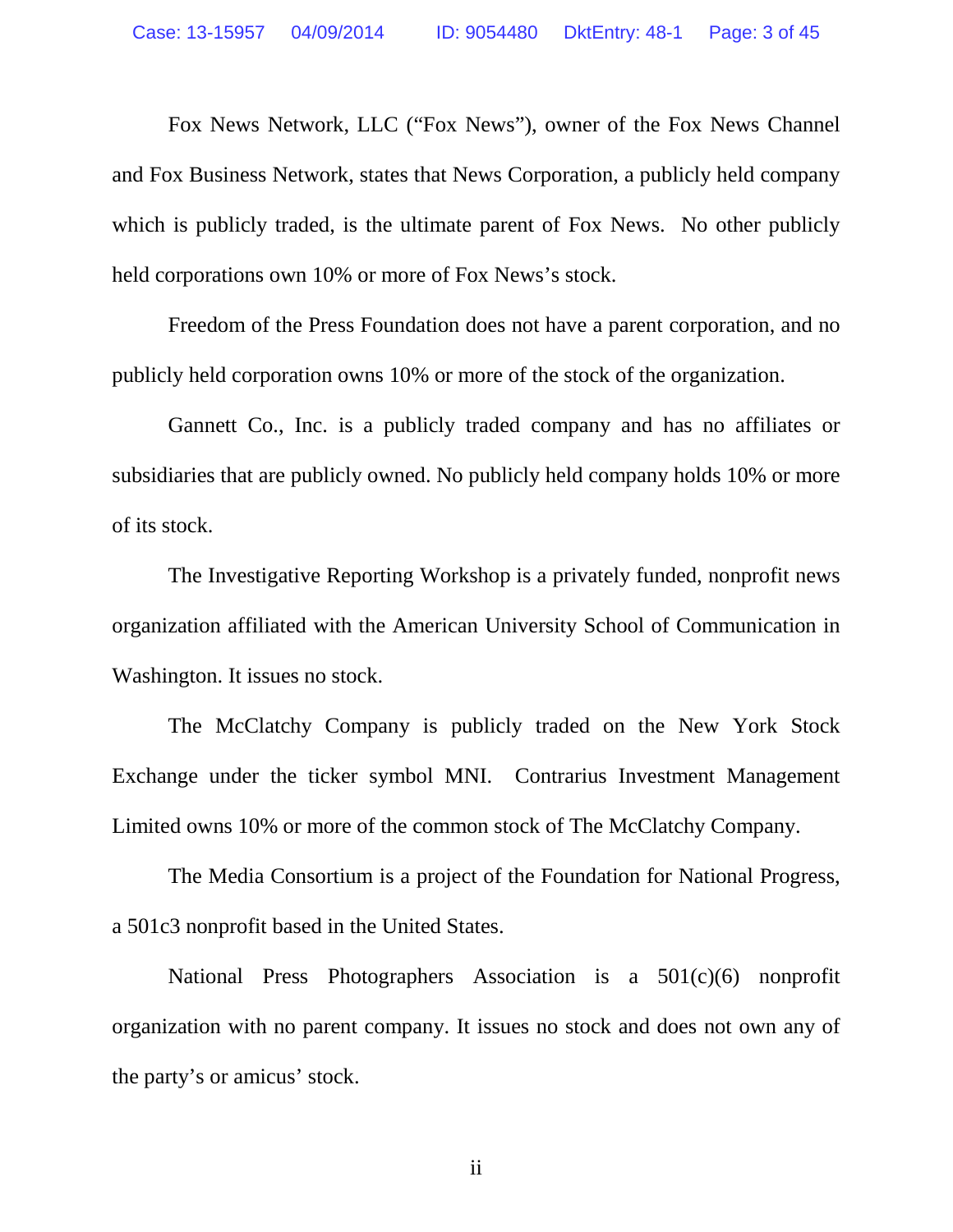National Public Radio, Inc. is a privately supported, not-for-profit membership organization that has no parent company and issues no stock.

The New York Times Company is a publicly traded company and has no affiliates or subsidiaries that are publicly owned. No publicly held company owns 10% or more of its stock.

North Jersey Media Group Inc. is a privately held company owned solely by Macromedia Incorporated, also a privately held company.

Radio Television Digital News Association is a nonprofit organization that has no parent company and issues no stock.

WP Company LLC  $d/b/a$  The Washington Post is a wholly owned subsidiary of Nash Holdings LLC. Nash Holdings LLC is privately held and does not have any outstanding securities in the hands of the public.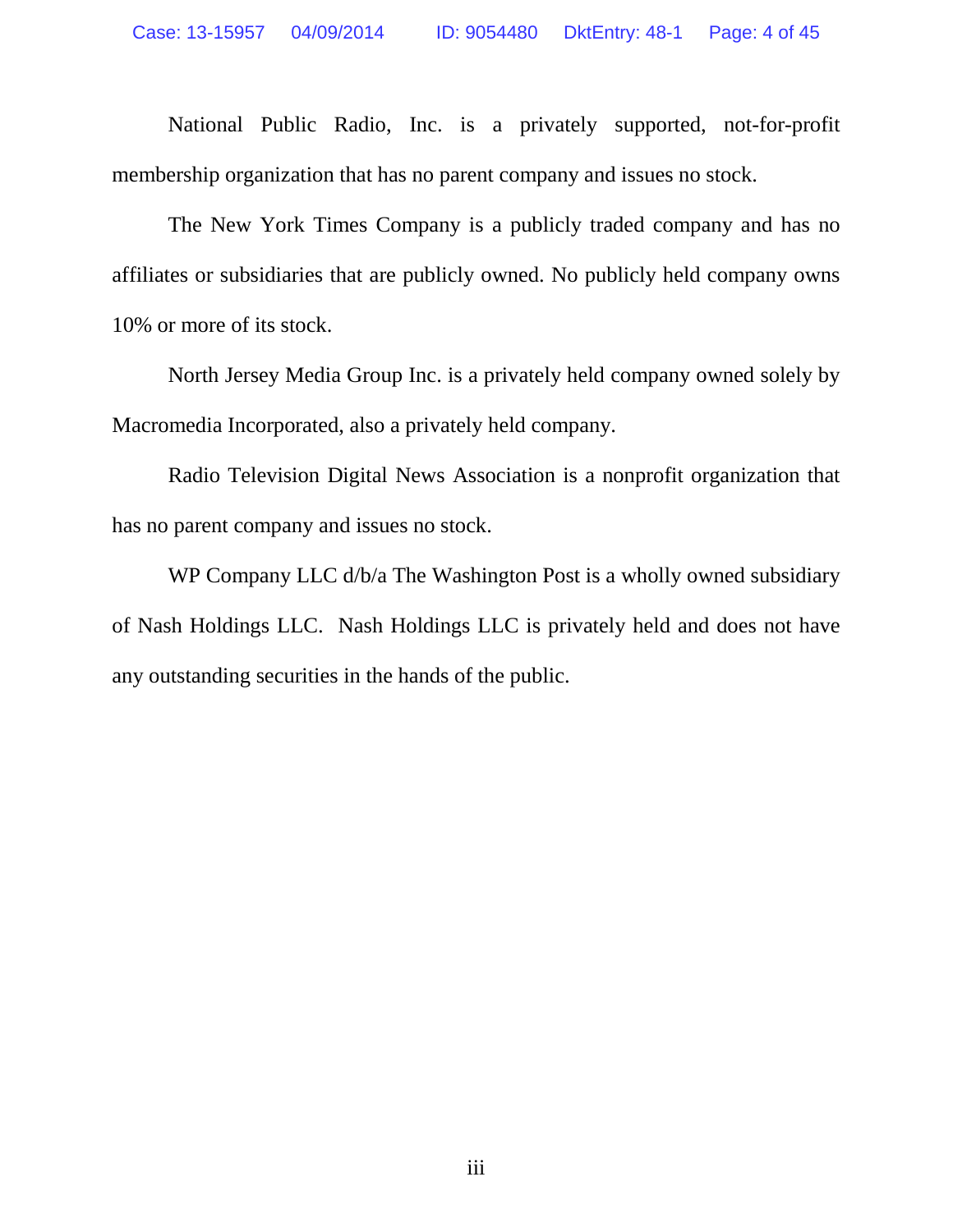# **TABLE OF CONTENTS**

| L. |             | THE NON-DISCLOSURE PROVISION OF § 2709(c) IS A PRIOR<br>RESTRAINT ON SPEECH THAT RESTRICTS THE PUBLIC'S RIGHT                                               |
|----|-------------|-------------------------------------------------------------------------------------------------------------------------------------------------------------|
|    | A.          |                                                                                                                                                             |
|    | <b>B.</b>   | The Supreme Court's rationales for affording prior restraints heightened<br>protection go to the very heart of governmental accountability13                |
|    | $C_{\cdot}$ | Prior restraint analysis is required even when national security concerns                                                                                   |
|    |             | II. BOTH SPEAKERS AND LISTENERS HAVE A FIRST AMENDMENT<br>RIGHT TO EXCHANGE INFORMATION ABOUT THE                                                           |
|    |             |                                                                                                                                                             |
|    |             | III. THE OVERWHELMING SECRECY ALLOWED BY THIS STATUTE<br>HARMS THE PUBLIC DISCOURSE BY THREATENING THE<br>CONFIDENTIAL RELATIONSHIPS OF REPORTERS AND THEIR |
|    |             |                                                                                                                                                             |
|    | A.          | The scope, structure, and experience of the NSL program lead reporters<br>and sources to fear that their work product is not confidential25                 |
|    | <b>B.</b>   | Surveillance efforts, such as the NSL program, deter sources from                                                                                           |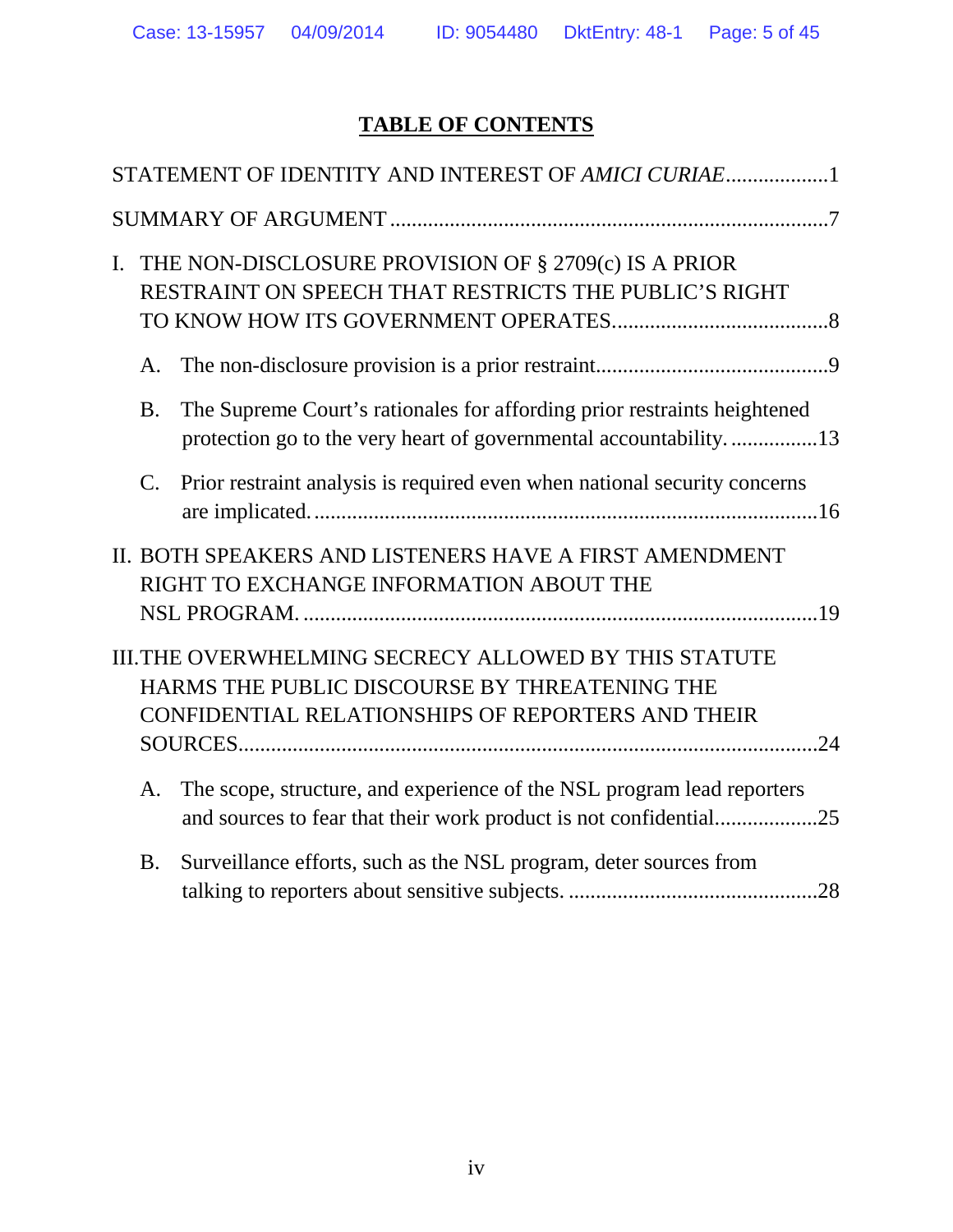## **TABLE OF AUTHORITIES**

## **Cases**

| Davis v. East Baton Rouge Parish Sch. Bd., 78 F.3d 920 (5th Cir. 1996)21    |
|-----------------------------------------------------------------------------|
|                                                                             |
|                                                                             |
|                                                                             |
| Holder v. Humanitarian Law Project, 130 S. Ct. 2705 (2010) 17               |
|                                                                             |
| In re Nat'l Sec. Letter, 930 F.Supp. 2d 1064 (N.D. Cal. 2013) 9, 13, 18, 25 |
|                                                                             |
|                                                                             |
|                                                                             |
|                                                                             |
| Nebraska Press Assoc. v. Stuart, 427 U.S. 539 (1976)  13, 14, 15            |
| New York Times Co. v. United States, 403 U.S. 713 (1971)  13, 15, 17, 18    |
|                                                                             |
| Press-Enterprise Co. v. Superior Court of Cal., 464 U.S. 501 (1984)         |
|                                                                             |
| Sec' Application of Dow Jones & Co., Inc., 842 F.2d 603 (2nd Cir. 1988)21   |
| Southeastern Promotions, Ltd. v. Conrad, 420 U.S. 546 (1975)10              |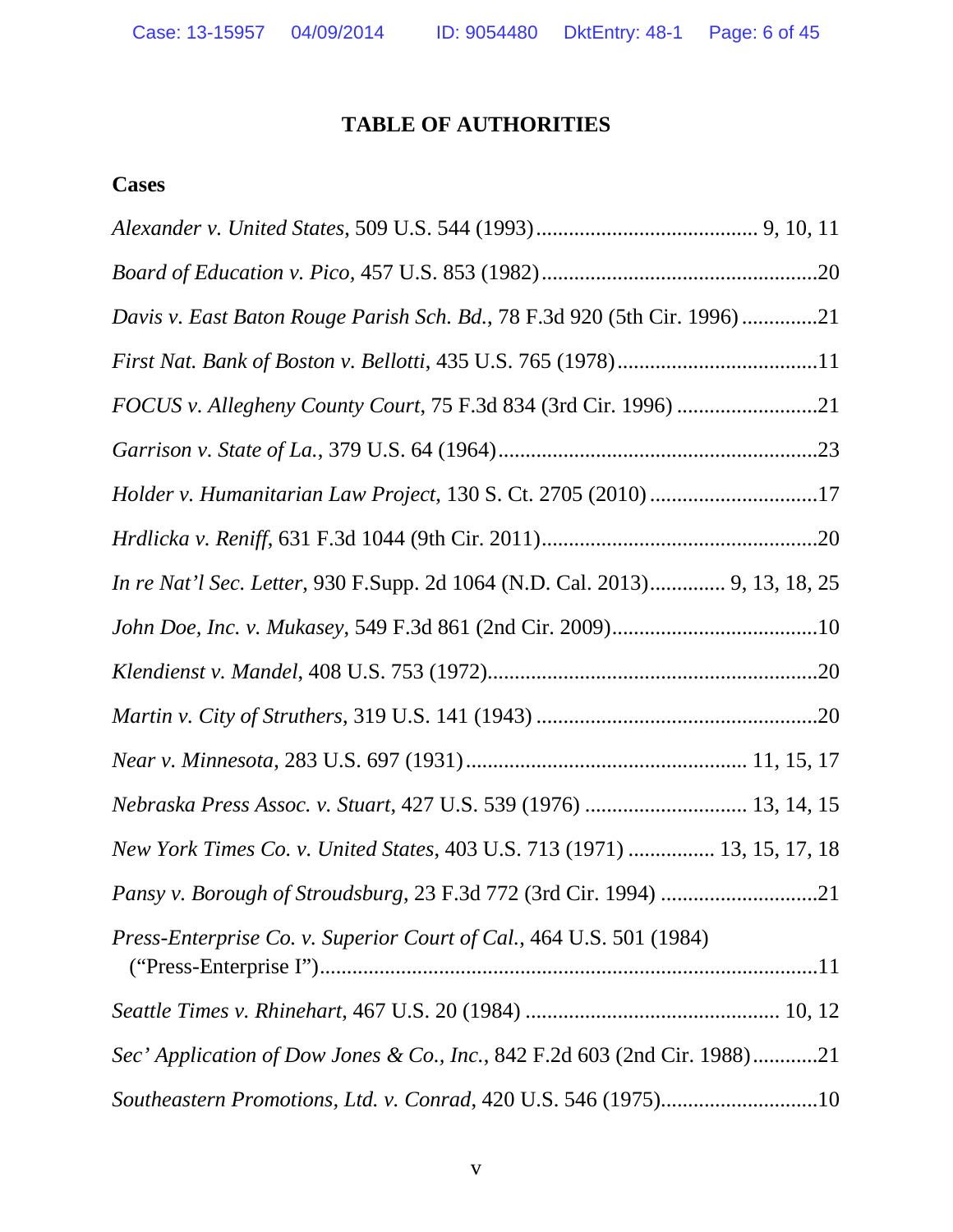| United States v. Progressive, 467 F. Supp. 990 (W.D. Wis. 1979)19                                                                                                                                   |
|-----------------------------------------------------------------------------------------------------------------------------------------------------------------------------------------------------|
| Va. State Bd. of Pharmacy v. Va. Citizens Consumer Council, Inc.,                                                                                                                                   |
|                                                                                                                                                                                                     |
| <b>Statutes</b>                                                                                                                                                                                     |
|                                                                                                                                                                                                     |
| <b>Other Authorities</b>                                                                                                                                                                            |
|                                                                                                                                                                                                     |
| Barton Gellman, NSA Broke Privacy Rules Thousands of Times Per Year,<br>Audit Finds, Wash. Post, Aug. 15, 2013, http://wapo.st/16SWco227                                                            |
| Dan Eggen, FBI Found to Misuse Security Letters, Wash. Post,                                                                                                                                        |
| Darren Samuelsohn, Barton Gellman aware of legal risks, Politico,                                                                                                                                   |
| David von Drehle, FBI's No. 2 Was 'Deep Throat': Mark Felt Ends 30-Year<br>Mystery of The Post's Watergate Source, Wash. Post, June 1, 2005,                                                        |
| Department of Justice, Office of Inspector General, A Review of the<br>Federal Bureau of Investigation's Use of Exigent Letters and Other<br>Informal Requests for Telephone Records (2010),<br>.26 |
| Derek Green, Kentucky Supreme Court strikes down prior restraint,<br>The Reporters Comm. for Freedom of the Press, Oct. 27, 2010,                                                                   |
| Dylan Byers, Reporters Say There's a Chill in the Air, Politico,<br>.29                                                                                                                             |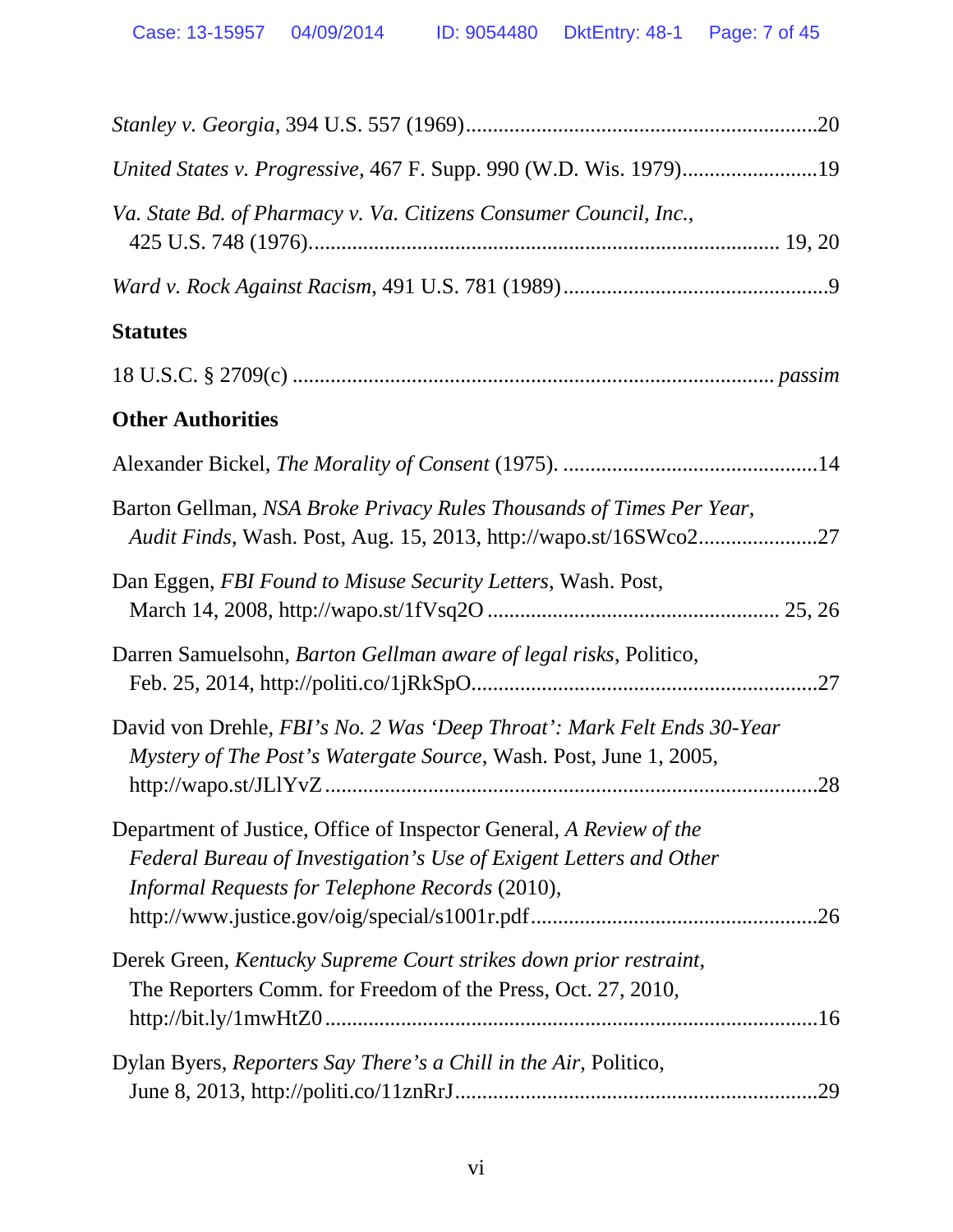| Ellen Nakashima, Plaintiff who challenged FBI's national security<br>letters reveals concerns, Wash. Post, Aug. 10, 2010,<br>.22                         |
|----------------------------------------------------------------------------------------------------------------------------------------------------------|
| Eric Lichtblau, FBI cast broad net in secretly tracking Americans' associates,                                                                           |
| Face the Nation Transcripts, June 2, 2013, CBS News,                                                                                                     |
| Glenn Kessler, James Clapper's 'Least Untruthful' Statement to the Senate,                                                                               |
| Gregg Leslie, State high court suspends prior restraint on news coverage,<br>The Reporters Comm. for Freedom of the Press, Jan. 29, 2010,                |
| James Risen & Eric Lichtblau, Bush Lets U.S. Spy on Callers Without Courts,                                                                              |
| James Risen, Lawmakers Question White House Account of an Internet<br>Surveillance Program, N.Y. Times, July 3, 2013, http://nyti.ms/16PNs0q28           |
| Jamie Schuman, <i>The Shadows of the Spooks</i> , The News Media and the Law,                                                                            |
| Jamie Schuman, Virginia court vacates prior restraint on witnesses names in<br>murder case, The Reporters Comm. for Freedom of the Press, Oct. 10, 2013, |
| Josh Gerstein, NSA broke rules on call-tracking program, court filings show,                                                                             |
| Kim Zetter, Google Takes on Rare Fight Against National Security Letters,                                                                                |
| Kim Zetter, 'John Doe' Who Fought FBI Spying Freed From Gag Order                                                                                        |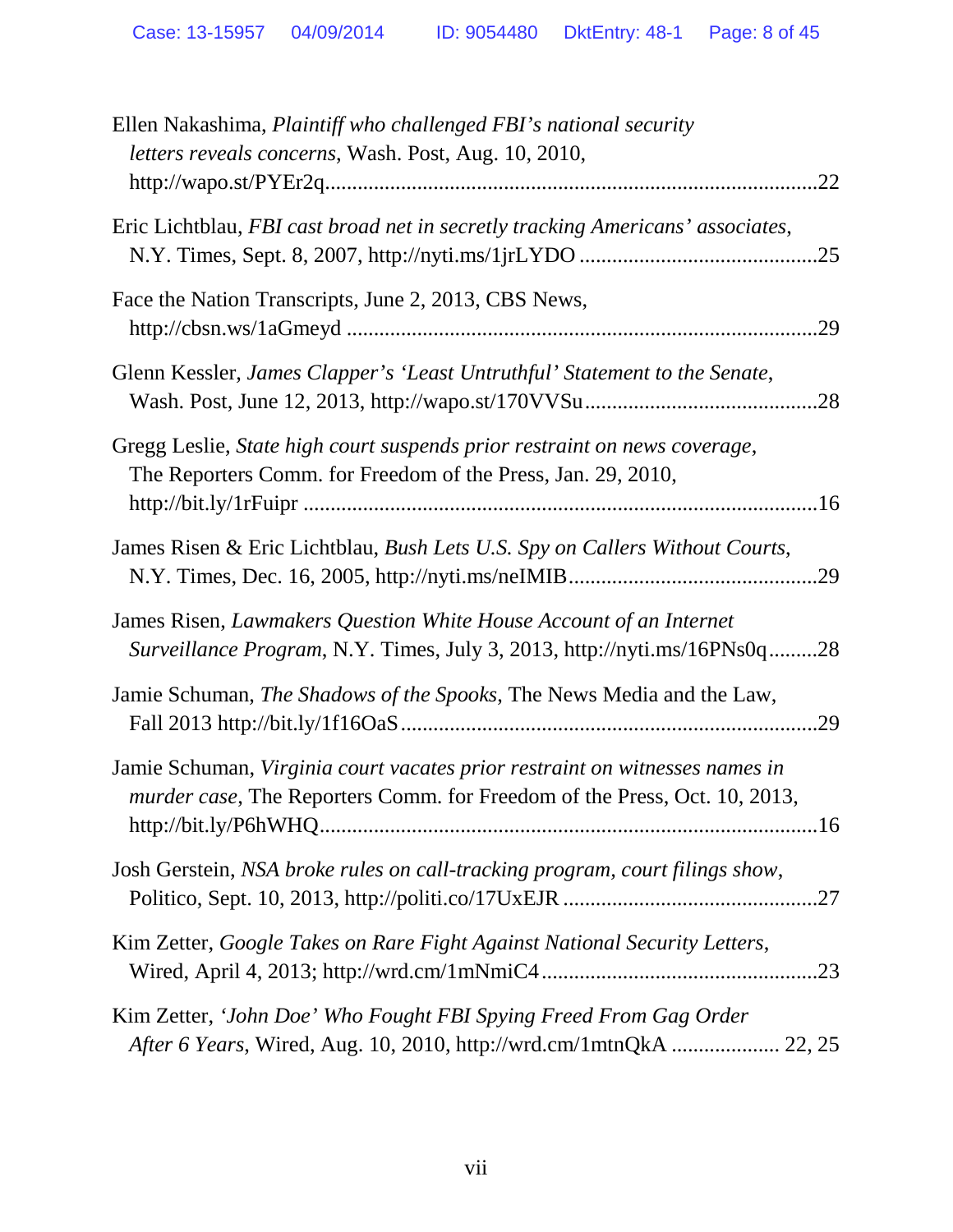| Lucas A. Powe, Jr., The Fourth Estate and the Constitution: Freedom                                                                                                                                                                                               |
|-------------------------------------------------------------------------------------------------------------------------------------------------------------------------------------------------------------------------------------------------------------------|
| Lyndsey Wajert, Texas judge denies 2nd request for injunction against blog,<br>The Reporters Comm. for Freedom of the Press, April 21, 2011,                                                                                                                      |
| Mara Zimmerman, Ohio Supreme Court prevents enforcement of gag order,<br>The Reporters Comm. for Freedom of the Press, April 14, 2010,                                                                                                                            |
| Maria Bustillos, What It's Like to Get a National-Security Letter,                                                                                                                                                                                                |
| My National Security Letter Gag Order, Wash. Post, March 27, 2007,<br>.22                                                                                                                                                                                         |
| Nicholas Merrill, How the Patriot Act stripped me of my free-speech rights,                                                                                                                                                                                       |
| Nicole Lozare, Order prohibiting journalist from ever writing about Haitian<br>prime minister dismissed; but PM can refile complaint, The Reporters<br>Comm. for Freedom of the Press, April 9, 2013, http://bit.ly/1loQq6d16                                     |
| Privacy and Civil Liberties Oversight Board, Report on the Telephone Records<br>Program Conducted under Section 215 of the USA PATRIOT Act and on the<br>Operations of the Foreign Intelligence Surveillance Court, Jan. 23, 2014,<br>30<br>http://bit.ly/1d01flI |
| R. Jeffrey Smith, FBI Violations May Number 3,000, Official Says,                                                                                                                                                                                                 |
| Remarks by the President on Review of Signals Intelligence, Jan. 17, 201427                                                                                                                                                                                       |
| Rory Eastburg, Tribal court strikes down prior restraint on journalist,<br>The Reporters Comm. for Freedom of the Press, Sept. 11, 2009,                                                                                                                          |
| Scott Shane, David Johnston, James Risen, Secret U.S. Endorsement of Severe<br>Interrogations, N.Y. Times, Oct. 4, 2007, http://nyti.ms/1dkyMgF29                                                                                                                 |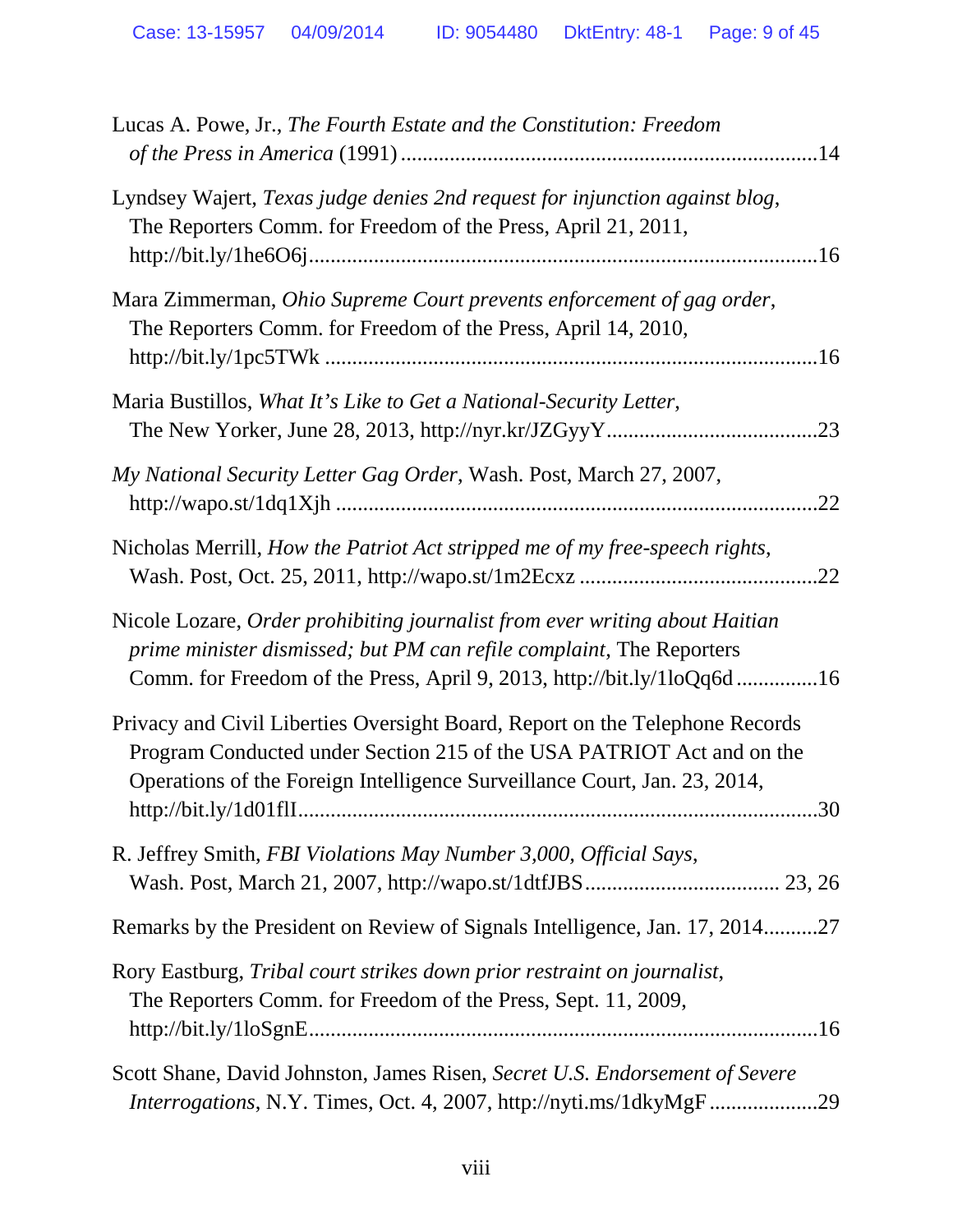| The Obama Administration and the Press: Leak investigations and surveillance<br>in post-9/11 America, Comm. To Protect Journalists, Oct. 10, 2013, |  |
|----------------------------------------------------------------------------------------------------------------------------------------------------|--|
|                                                                                                                                                    |  |
| Timothy J. Conner, Florida Court Vacates Prior Restraints, MLRC                                                                                    |  |
| Transcript of President Obama's Press Conference (Aug. 9, 2013),                                                                                   |  |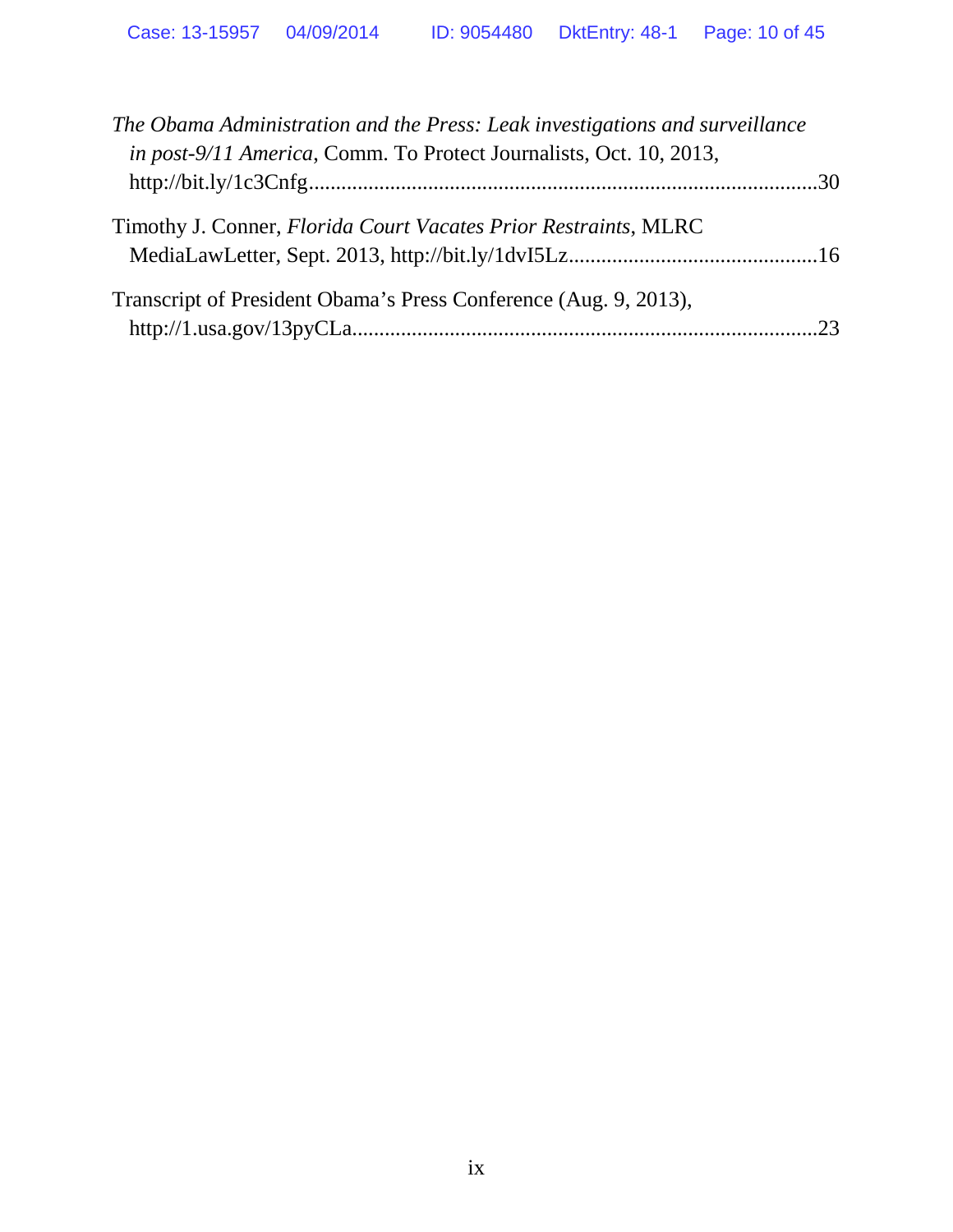#### <span id="page-10-0"></span>**STATEMENT OF IDENTITY AND INTEREST OF** *AMICI CURIAE*

The Reporters Committee for Freedom of the Press is a voluntary, unincorporated association of reporters and editors that works to defend the First Amendment rights and freedom of information interests of the news media. The Reporters Committee has provided representation, guidance and research in First Amendment and Freedom of Information Act litigation since 1970.

With some 500 members, American Society of News Editors ("ASNE") is an organization that includes directing editors of daily newspapers throughout the Americas. ASNE changed its name in April 2009 to American Society of News Editors and approved broadening its membership to editors of online news providers and academic leaders. Founded in 1922 as American Society of Newspaper Editors, ASNE is active in a number of areas of interest to top editors with priorities on improving freedom of information, diversity, readership and the credibility of newspapers.

Association of Alternative Newsmedia ("AAN") is a not-for-profit trade association for 130 alternative newspapers in North America, including weekly papers like The Village Voice and Washington City Paper. AAN newspapers and their websites provide an editorial alternative to the mainstream press. AAN members have a total weekly circulation of seven million and a reach of over 25 million readers.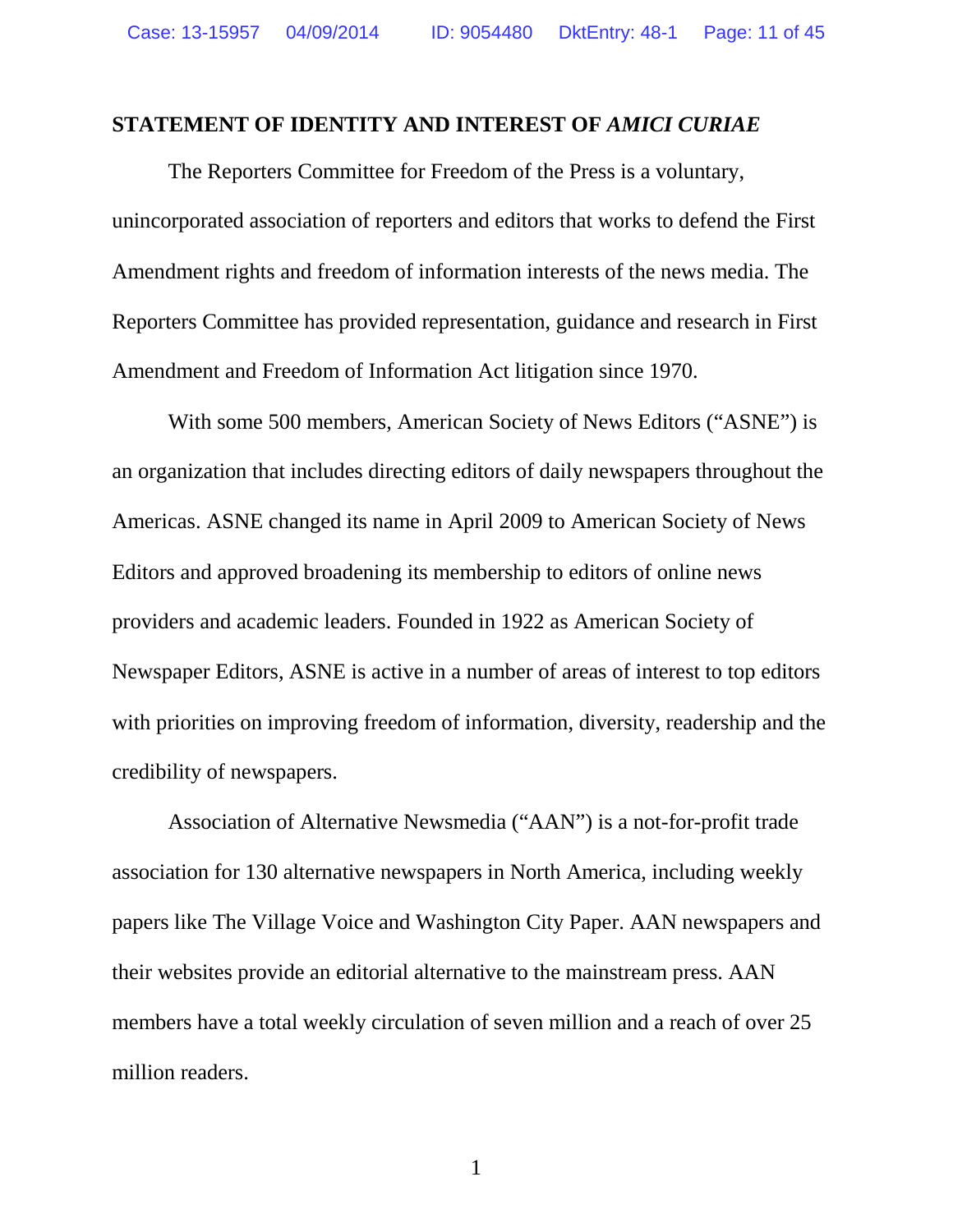The California Newspaper Publishers Association ("CNPA") is a nonprofit trade association representing the interests of nearly 850 daily, weekly and student newspapers throughout California. For over 130 years, CNPA has worked to protect and enhance the freedom of speech guaranteed to all citizens and to the press by the First Amendment of the United States Constitution and Article 1, Section 2 of the California Constitution. CNPA has dedicated its efforts to protect the free flow of information concerning government institutions in order for newspapers to fulfill their constitutional role in our democratic society and to advance the interest of all Californians in the transparency of government operations.

Courthouse News Service is a California-based legal news service for lawyers and the news media that focuses on court coverage throughout the nation, reporting on matters raised in trial courts and courts of appeal up to and including the U.S. Supreme Court.

The Daily Beast was founded in 2008 as the vision of Tina Brown and IAC Chairman Barry Diller. Curated to avoid information overload, the site is dedicated to breaking news and sharp commentary. Tina Brown, former editor of Tatler, Vanity Fair, The New Yorker & Talk, author of the 2007 NY Times best-seller The Diana Chronicles and founder of the annual Women in the World summit, serves as editor-in-chief of the site which regularly attracts over 16 million unique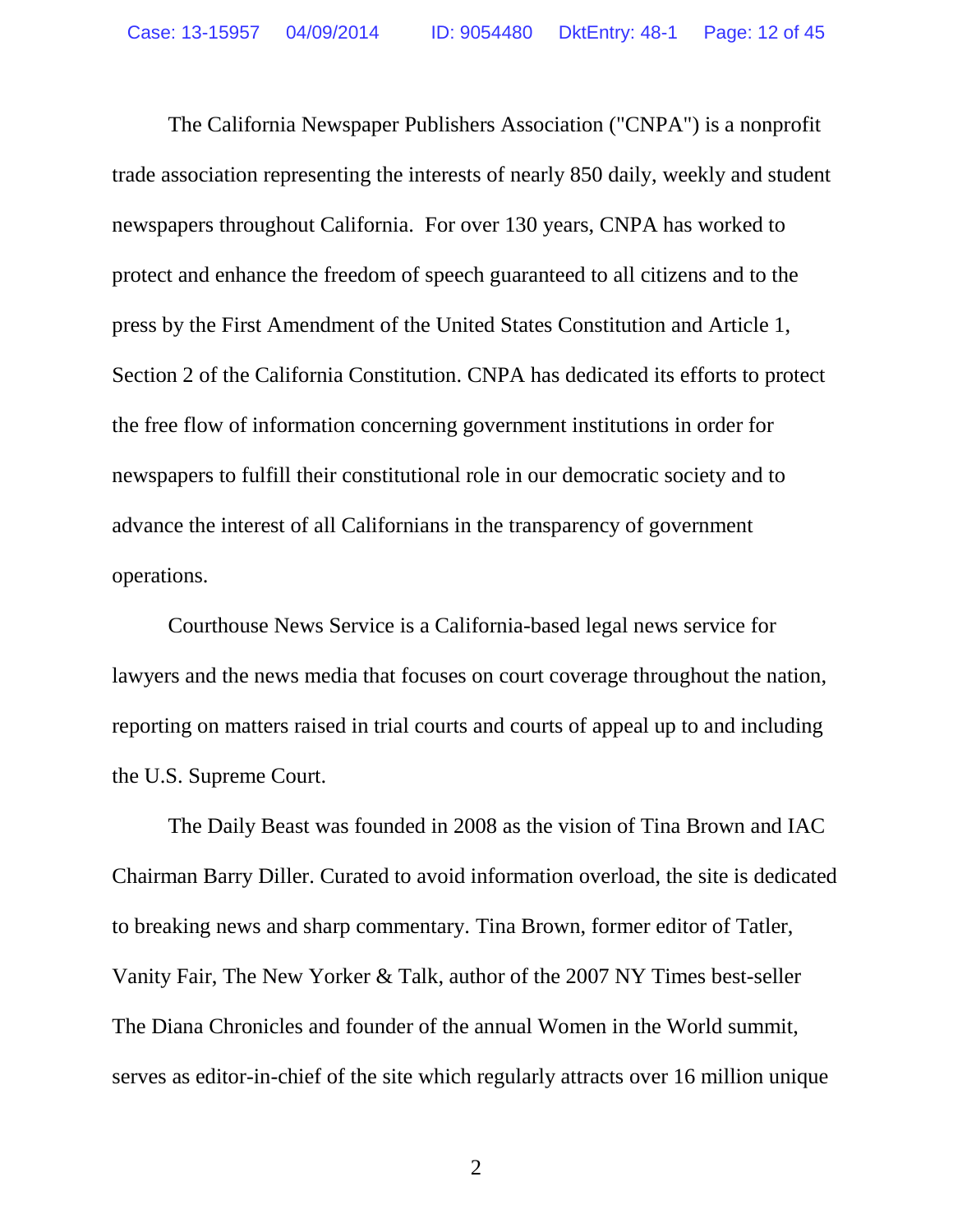online visitors a month and is the winner of two consecutive Webby awards for 'best news' site.

First Amendment Coalition is a nonprofit public interest organization dedicated to defending free speech, free press and open government rights in order to make government, at all levels, more accountable to the people. The Coalition's mission assumes that government transparency and an informed electorate are essential to a self-governing democracy. To that end, we resist excessive government secrecy (while recognizing the need to protect legitimate state secrets) and censorship of all kinds.

Fox News Network LLC ("Fox News") owns and operates the Fox News Channel, the top rated 24/7 all news national cable channel, and the Fox Business Network, as well as Foxnews.com, Foxbusiness.com, and the Fox News Radio Network.

Freedom of the Press Foundation is a non-profit organization that supports and defends public-interest journalism focused on transparency and accountability. The organization works to preserve and strengthen First and Fourth Amendment rights guaranteed to the press through a variety of avenues, including public advocacy, legal advocacy, the promotion digital security tools, and crowd-funding.

Gannett Co., Inc. is an international news and information company that publishes more than 80 daily newspapers in the United States – including *USA*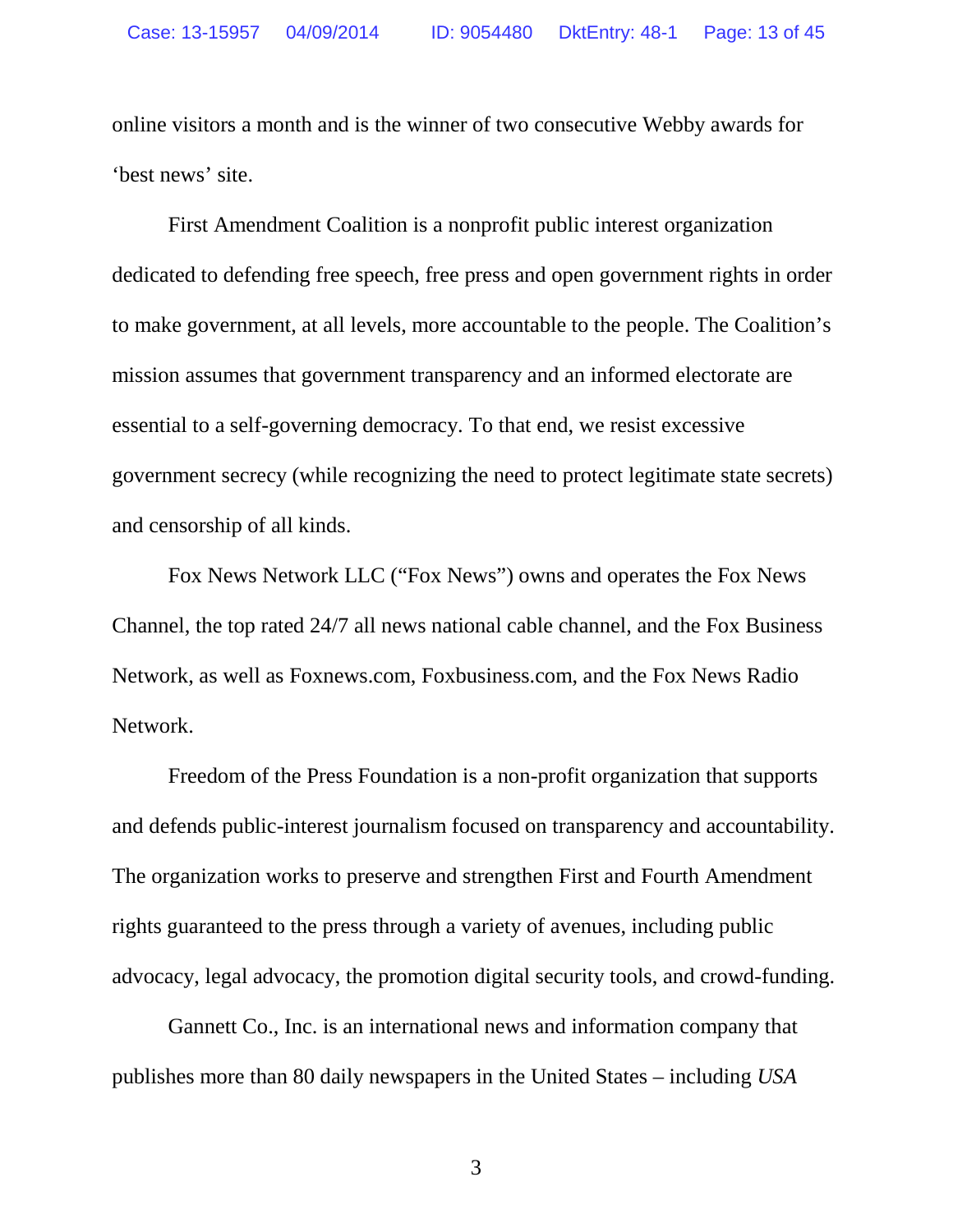*TODAY* – which reach 11.6 million readers daily. The company's broadcasting portfolio includes more than 40 TV stations, reaching approximately one-third of all television households in America. Each of Gannett's daily newspapers and TV stations operates Internet sites offering news and advertising that is customized for the market served and integrated with its publishing or broadcasting operations.

The Investigative Reporting Workshop, a project of the School of Communication (SOC) at American University, is a nonprofit, professional newsroom. The Workshop publishes in-depth stories at investigativereportingworkshop.org about government and corporate accountability, ranging widely from the environment and health to national security and the economy.

The McClatchy Company, through its affiliates, is the third-largest newspaper publisher in the United States with 30 daily newspapers and related websites as well as numerous community newspapers and niche publications.

The Media Consortium is a network of the country's leading, progressive, independent media outlets. Our mission is to amplify independent media's voice, increase our collective clout, leverage our current audience and reach new ones.

The National Press Photographers Association ("NPPA") is a 501(c)(6) nonprofit organization dedicated to the advancement of visual journalism in its creation, editing and distribution. NPPA's approximately 7,000 members include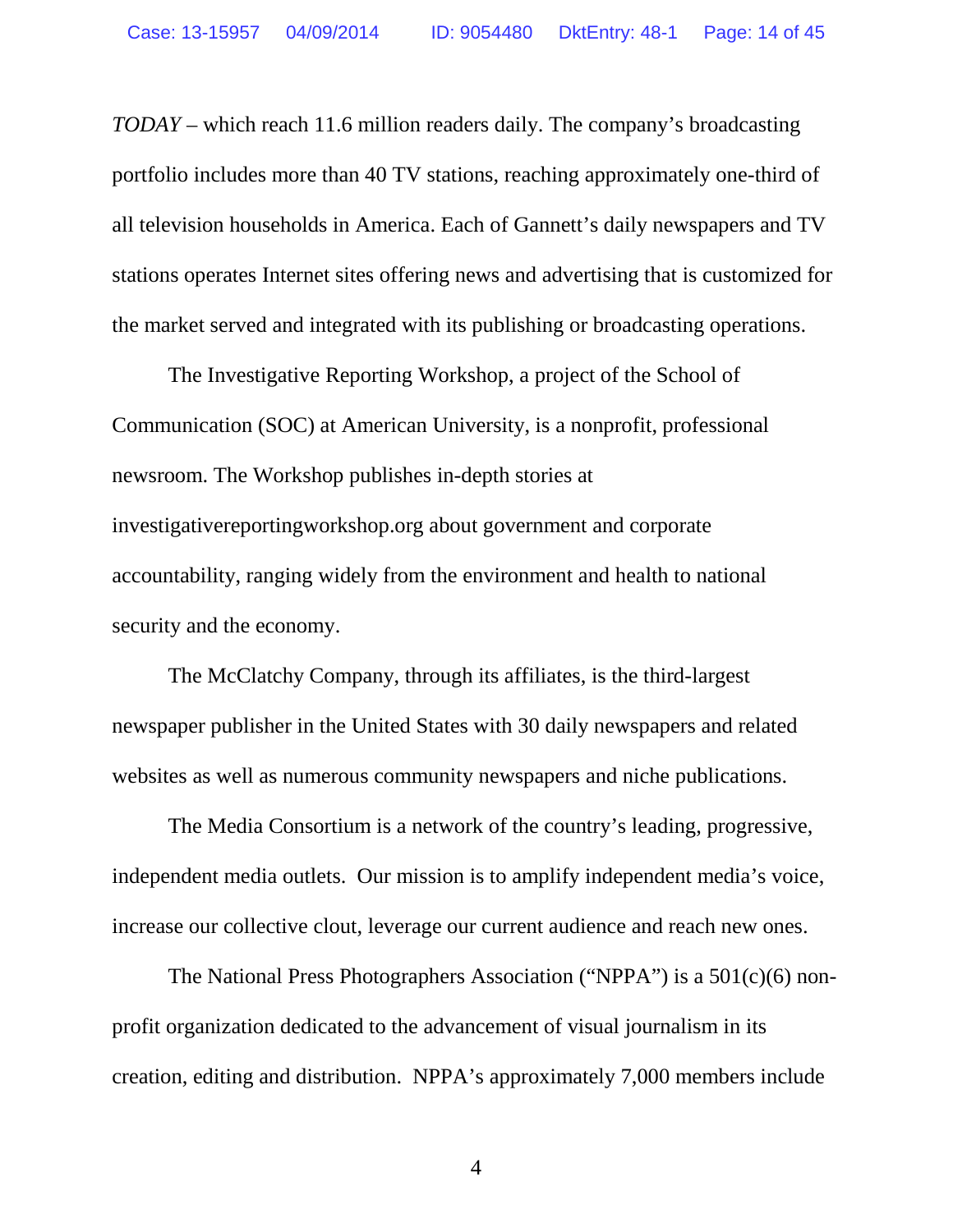television and still photographers, editors, students and representatives of businesses that serve the visual journalism industry. Since its founding in 1946, the NPPA has vigorously promoted the constitutional rights of journalists as well as freedom of the press in all its forms, especially as it relates to visual journalism. The submission of this brief was duly authorized by Mickey H. Osterreicher, its General Counsel.

National Public Radio, Inc. is an award-winning producer and distributor of noncommercial news programming. A privately supported, not-for-profit membership organization, NPR serves a growing audience of more than 26 million listeners each week by providing news programming to 285 member stations that are independently operated, noncommercial public radio stations. In addition, NPR provides original online content and audio streaming of its news programming. NPR.org offers hourly newscasts, special features and 10 years of archived audio and information.

The New York Times Company is the publisher of *The New York Times*, *The Boston Globe*, and *International Herald Tribune* and operates such leading news websites as nytimes.com and bostonglobe.com.

North Jersey Media Group Inc. ("NJMG") is an independent, family-owned printing and publishing company, parent of two daily newspapers serving the residents of northern New Jersey: *The Record* (Bergen County), the state's second-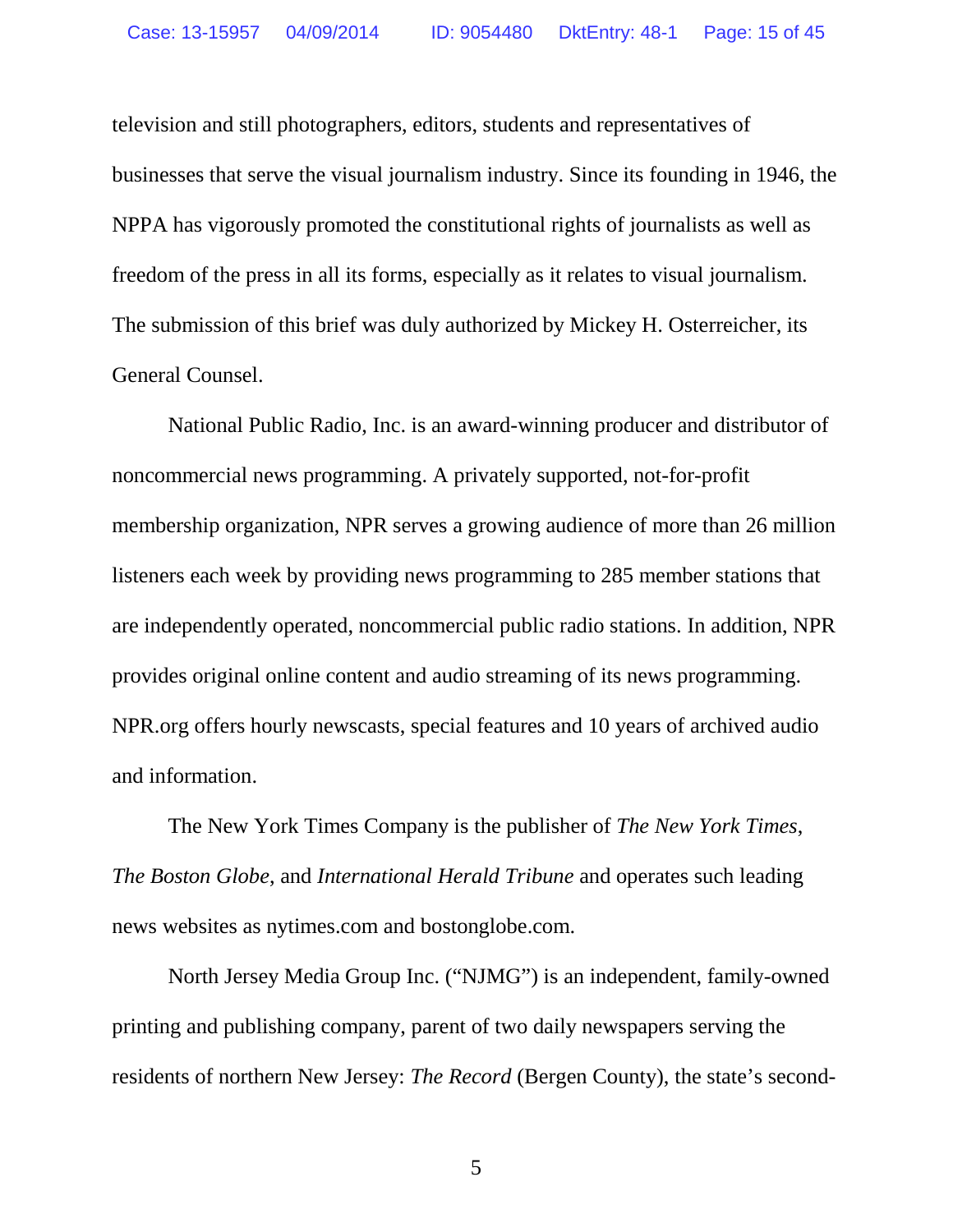largest newspaper, and the *Herald News* (Passaic County). NJMG also publishes more than 40 community newspapers serving towns across five counties and a family of glossy magazines, including (201) Magazine, Bergen County's premiere magazine. All of the newspapers contribute breaking news, features, columns and local information to NorthJersey.com. The company also owns and publishes Bergen.com showcasing the people, places and events of Bergen County.

Radio Television Digital News Association ("RTDNA") is the world's largest and only professional organization devoted exclusively to electronic journalism. RTDNA is made up of news directors, news associates, educators and students in radio, television, cable and electronic media in more than 30 countries. RTDNA is committed to encouraging excellence in the electronic journalism industry and upholding First Amendment freedoms.

WP Company LLC (d/b/a The Washington Post) publishes one of the nation's most prominent daily newspapers, as well as a website, www.washingtonpost.com, that is read by an average of more than 20 million unique visitors per month.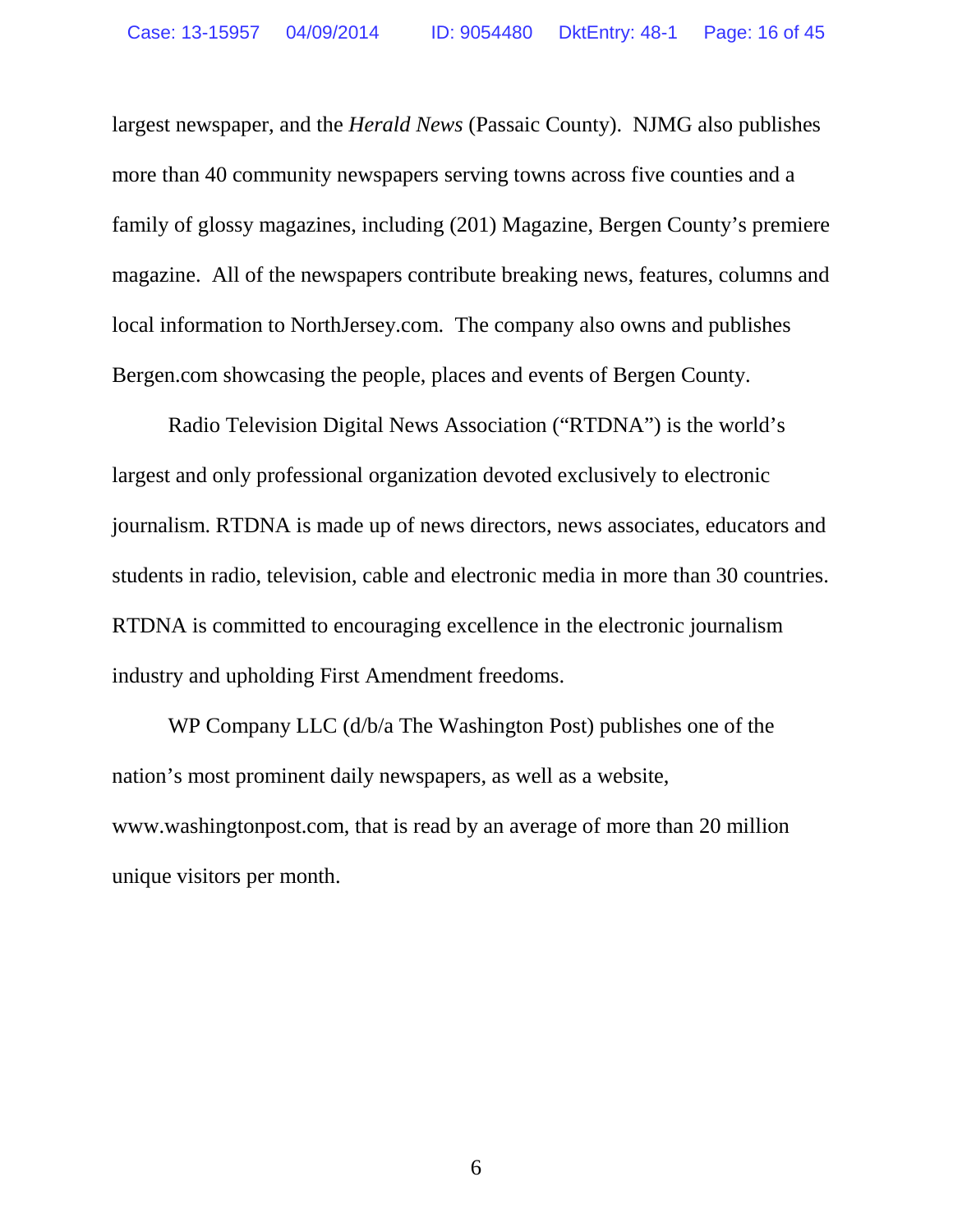#### **SUMMARY OF ARGUMENT**

The presumption against prior restraints lies at the heart of the First Amendment.<sup>[1](#page-16-0)</sup> Journalists in particular know they can count on this protection when providing the public with information about national, state and local government; foreign policy; crime; and other topics. The Northern District of California's decision in *In re National Security Letter* recognized the important interests at stake, but set the bar too low by refusing to recognize that the nondisclosure provision of the National Security Letter statute is a prior restraint on speech of public concern.

Instead of finding the timing of a ban on speech dispositive, the lower court based its decision on a false distinction between a statutory gag, such as the one at issue in this case, and a "classic" prior restraint. This erroneous standard threatens to place many potential speakers outside of the heavy protections that prior restraint law affords. It also ignores the Supreme Court's key policy rationale for making prior restraints presumptively unconstitutional: bans on speech stifle the discourse on important issues that is necessary for an informed democracy*. Amici*, as members of the news media, agree with the lower court that 18 U.S.C. § 2709(c)

<span id="page-16-0"></span><sup>1</sup> Pursuant to Rule 37.6, *amici* attest that no counsel for any party authored this brief in whole or in part, and that no counsel or party made a monetary contribution intended to fund the preparation or submission of the brief. Additionally, *amici* attest that they received consent to file this brief from counsel for both sides.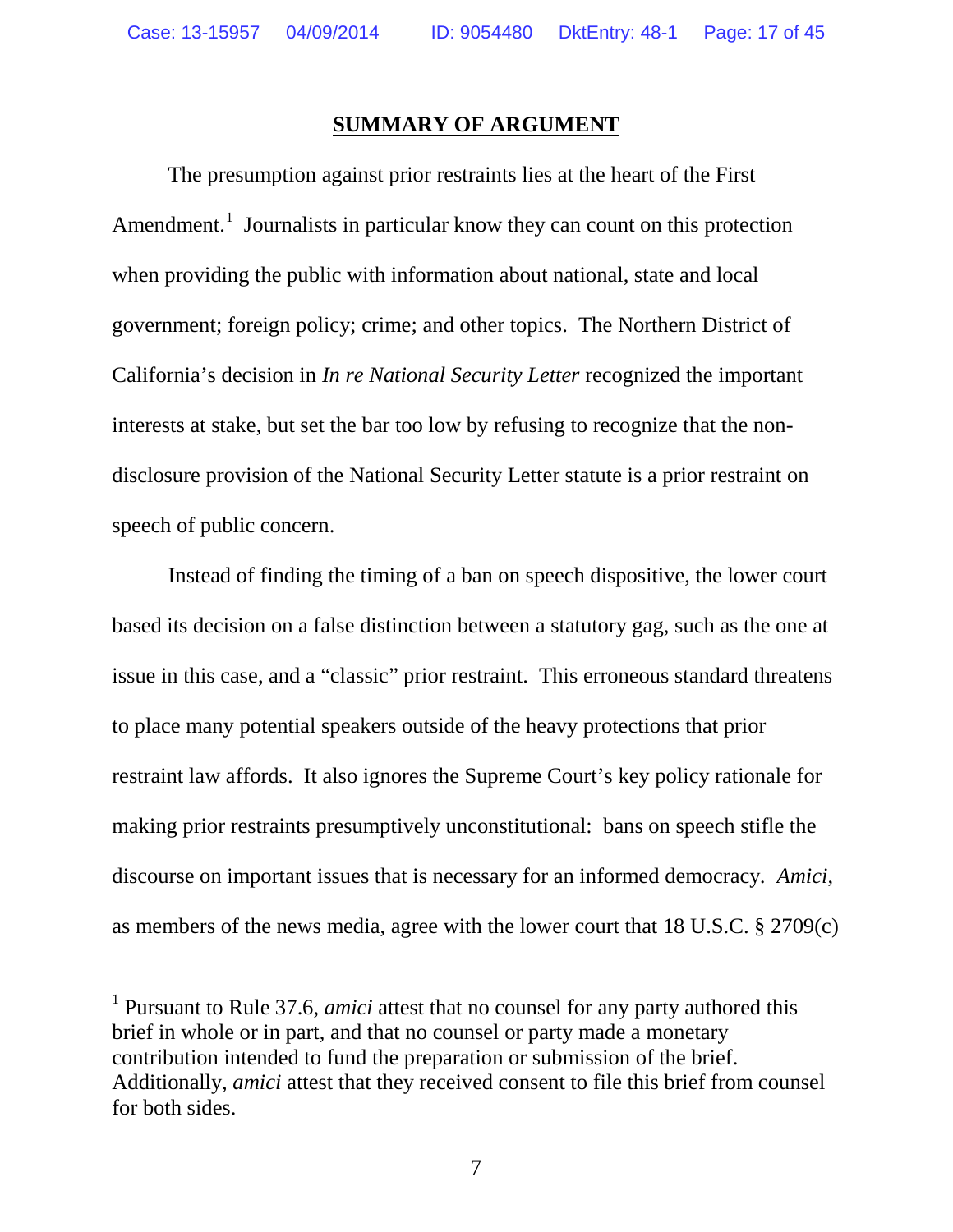is unconstitutional. However, *amici* warn that a ruling by this Court finding the non-disclosure provision anything less than a prior restraint will open the door for other courts to create end-runs around key constitutional protections guaranteeing the free flow of information to the public.

News coverage about the NSL program implicates political decision-making and judicial administration, and, therefore, is at the core of speech and press freedoms. Members of the public have a First Amendment right as listeners to receive information about government affairs when there is a "willing speaker" who wishes to disclose that information. Transparency is important not just for its own sake but also because, as recent reports have concluded, fear of government surveillance has deterred sources from speaking with journalists. More knowledge about the scope and contours of the NSL program can give sources and reporters the confidence needed to responsibly report on public affairs.

#### **ARGUMENT**

## <span id="page-17-0"></span>**I. THE NON-DISCLOSURE PROVISION OF § 2709(c) IS A PRIOR RESTRAINT ON SPEECH THAT RESTRICTS THE PUBLIC'S RIGHT TO KNOW HOW ITS GOVERNMENT OPERATES.**

The court below treated the nondisclosure provision of the National Security Letter statute, 18 U.S.C. § 2709(c), as a serious restriction on speech, but stopped short of recognizing it as a true prior restraint. The court held: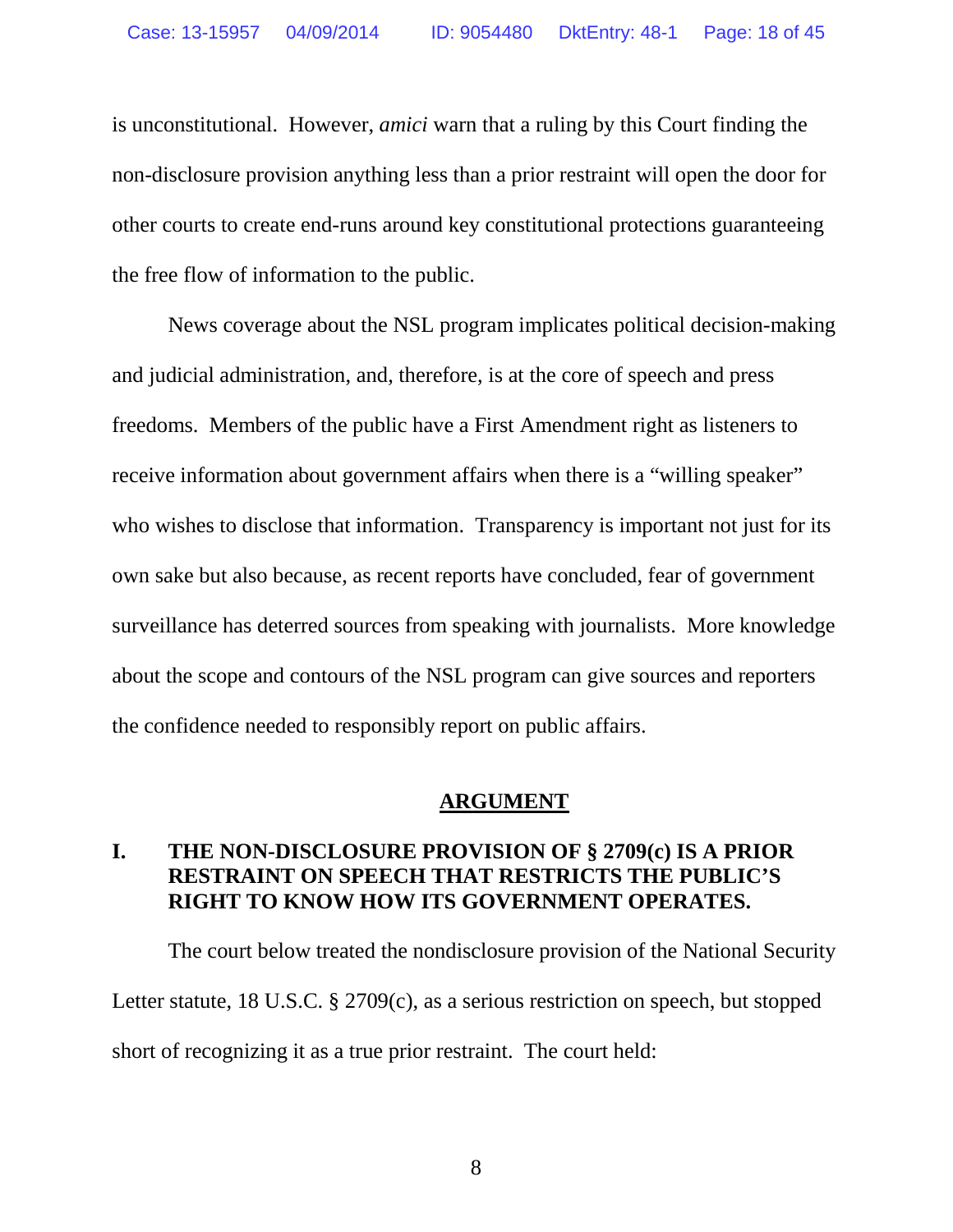[G]iven the text and function of the NSL statute, Petitioner's proposed standards are too exacting. Rather, this Court agrees with the analysis of the Second Circuit in *John Doe, Inc. v. Mukasey*, and finds that while section 2709(c) may not be a "classic prior restraint" or a "typical" content-based restriction on speech, the nondisclosure provision clearly restrains speech of a particular content significantly, speech about government conduct.

*In re Nat'l Sec. Letter*, 930 F.Supp. 2d 1064, 1071 (N.D. Cal. 2013).

*Amici* agree with the lower court that the gag provision is unconstitutional. However, the holding ignores the Supreme Court's long-recognized rule that a government ban on speech before it occurs is a prior restraint. *See, e.g., Alexander v. United States*, 509 U.S. 544 (1993). Not affording this protection to NSL recipients dilutes the definition of prior restraint, a safeguard on which journalists rely to obtain and publish information necessary for an informed and healthy democracy. Weakening this standard hurts not only the news media but also the public by harming the flow of information in many areas.

#### **A. The non-disclosure provision is a prior restraint.**

<span id="page-18-0"></span>Prior restraints are "administrative and judicial orders forbidding certain communications when issued in advance of the time that such communications are to occur." *Alexander*, 509 U.S. at 297 (internal quotation omitted). Supreme Court precedent shows that the timing of the ban on speech is the key element of a prior restraint. *See Ward v. Rock Against Racism*, 491 U.S. 781, 795 n.5 (1989) ("The relevant question is whether the challenged regulation authorizes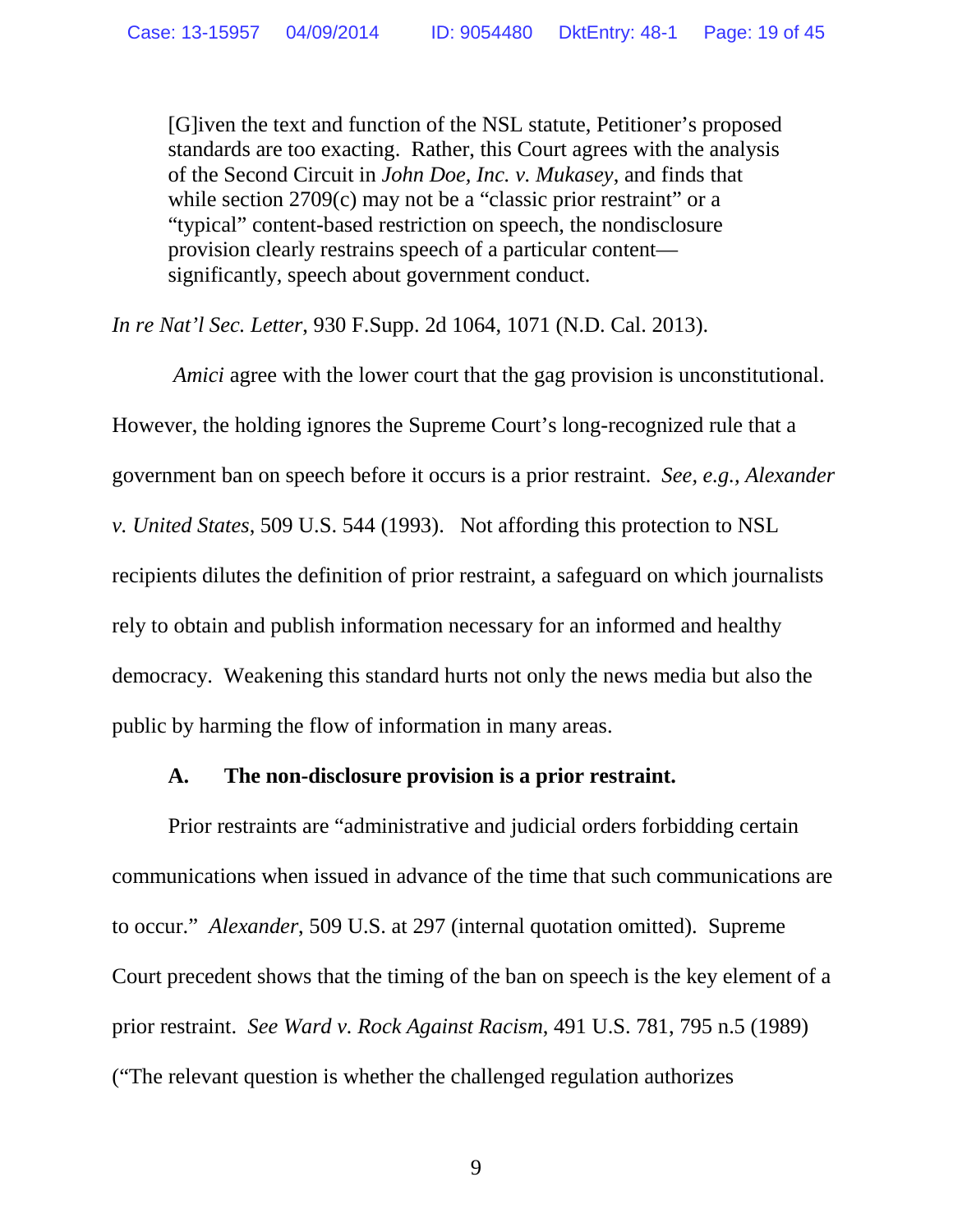suppression of speech in advance of its expression…"). *See also Alexander*, 509 U.S. at 550-51 (declining to find forfeiture of pornography business a prior restraint because it was a punishment for past behavior and "does not *forbid* petitioner from engaging in any expressive activities in the future"); *Southeastern Promotions, Ltd. v. Conrad*, 420 U.S. 546, 559 (1975) (explaining that prior restraints are so disfavored because "[i]t is always difficult to know in advance what an individual will say, and the line between legitimate and illegitimate speech is often so finely drawn that the risks of freewheeling censorship are formidable").

The court below wrongly found that the nature of the speech was determinative even though Supreme Court cases show that the timing alone determines when a restriction is a prior restraint. In doing so, the lower court incorrectly relied on the U.S. Court of Appeals for the Second Circuit's cursory analysis of § 2709(c) in *John Doe, Inc. v. Mukasey*, a separate challenge to the NSL program. The Second Circuit found: "Although the nondisclosure requirement is in some sense a prior restraint…it is not a typical example of such a restriction for it is not a restraint imposed on those who customarily wish to exercise rights of free expression, such as speakers in public fora, distributors of literature, or exhibitors of movies." *John Doe, Inc. v. Mukasey*, 549 F.3d 861, 876 (2nd Cir. 2009). *Mukasey* cited *Seattle Times v. Rhinehart*, 467 U.S. 20, 33 (1984), for the proposition that a "prohibition on disclosure of material obtained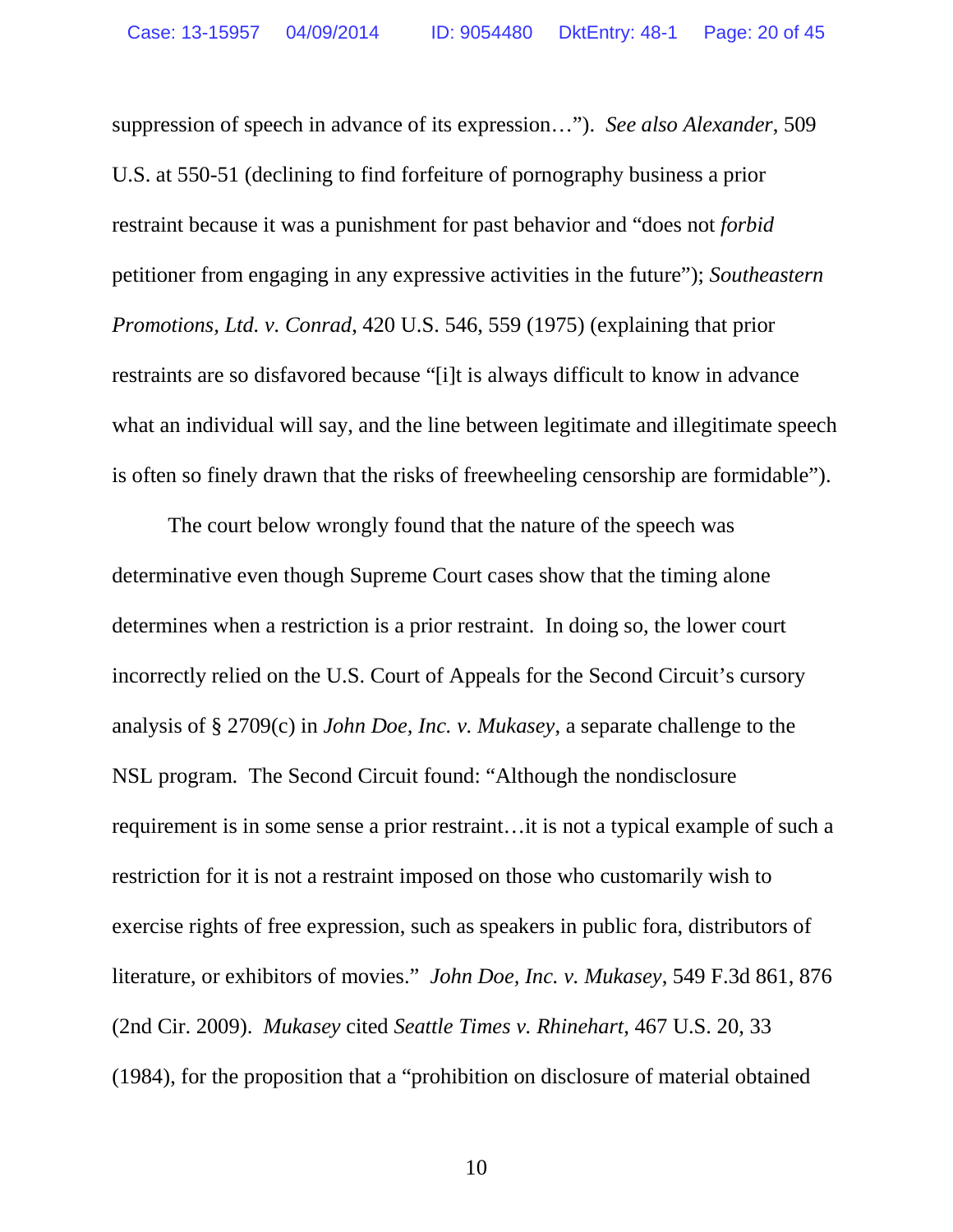through pretrial discovery" is not a classic prior restraint. *Mukasey*, 549 F.3d at 876.

*Mukasey* erred in creating two types of prior restraints: typical and atypical ones. As *Alexander* held, *any* ban on speech before it occurs is a prior restraint. 509 U.S. at 544. *Mukasey*'s logic ignores that First Amendment rights – such as the right to attend court proceedings or to sue for access to records – are rights that all members of the public share. *See, e.g., Press-Enterprise Co. v. Superior Court of Cal.*, 464 U.S. 501, 508 (1984) ("Press-Enterprise I") (finding that "everyone in the community" has a First Amendment-based right to attend *voir dire*). It also ignores the tenant of First Amendment law that the value of expression lies in its content, not in the identity of the speaker. *First Nat. Bank of Boston v. Bellotti*, 435 U.S. 765, 776–77 (1978) ("The inherent worth of the speech in terms of its capacity for informing the public does not depend upon the identity of its source, whether corporation, association, union, or individual."). *See also Near v. Minnesota*, 283 U.S. 697, 713–14 (1931) ("Every freeman has an undoubted right to lay what sentiments he pleases before the public[.]") (internal quotation omitted). *Amici* are concerned that the baseless construction of artificial distinctions will make it easier for other courts to exclude certain speakers from the strong protection that prior restraint law affords.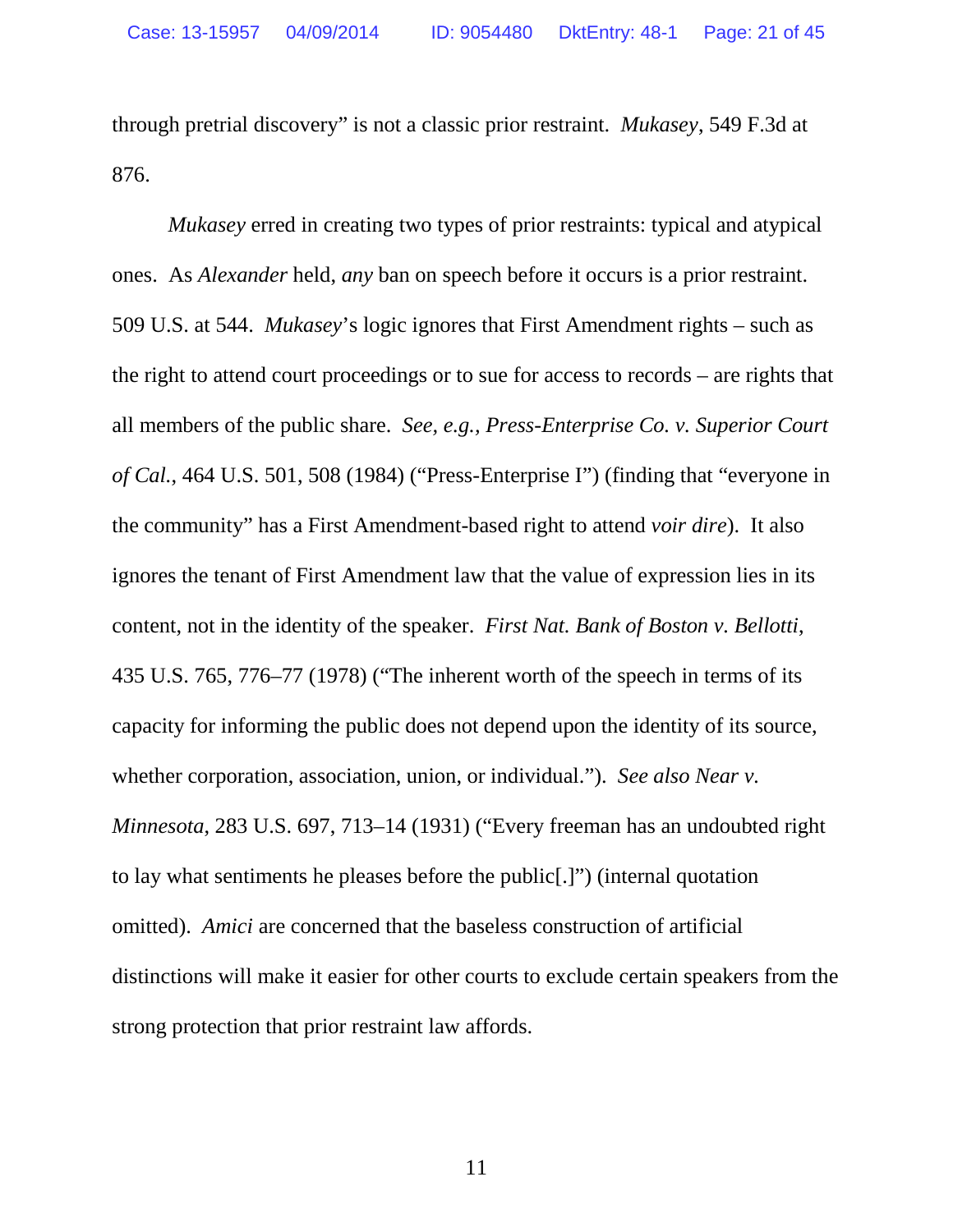*Mukasey* wrongly based its conclusion about the nature of the restraint on *Seattle Times*. The holding in that case is limited to a different matter (pre-trial protective orders in a private, civil dispute), and does not involve a wholesale ban on speech. There, the Supreme Court granted a protective order to a religious leader who sued *The Seattle Times* for defamation and sought to prevent the news outlet from printing pre-trial discovery information, such as financial data. *Seattle Times*, 467 U.S. at 22, 36. The Court, however, found that the newspaper could publicize "the identical information covered by the protective order" if it discovered it through independent means. *Id*. at 34. Here, though, there is no way for the public to get information about NSLs because the only people with knowledge of the letters are gagged upon threat of criminal prosecution.

*Seattle Times* also involved very different policy concerns. The Court "limited [the holding] to the context of pretrial discovery," and only granted the protective order because a rule to the contrary would restrict a trial court from "oversee<sup>[ing]"</sup> its docket. *Id.* at 31, 37. Denying a protective order also would create "significant potential for abuse" by a private party who "incidentally or purposefully" obtains irrelevant information that could damage the other party, the Court found. *Id.* at 34-35.

These concerns lose their force when the government uses its investigatory powers to undertake a criminal inquiry outside of court. The trial court, in a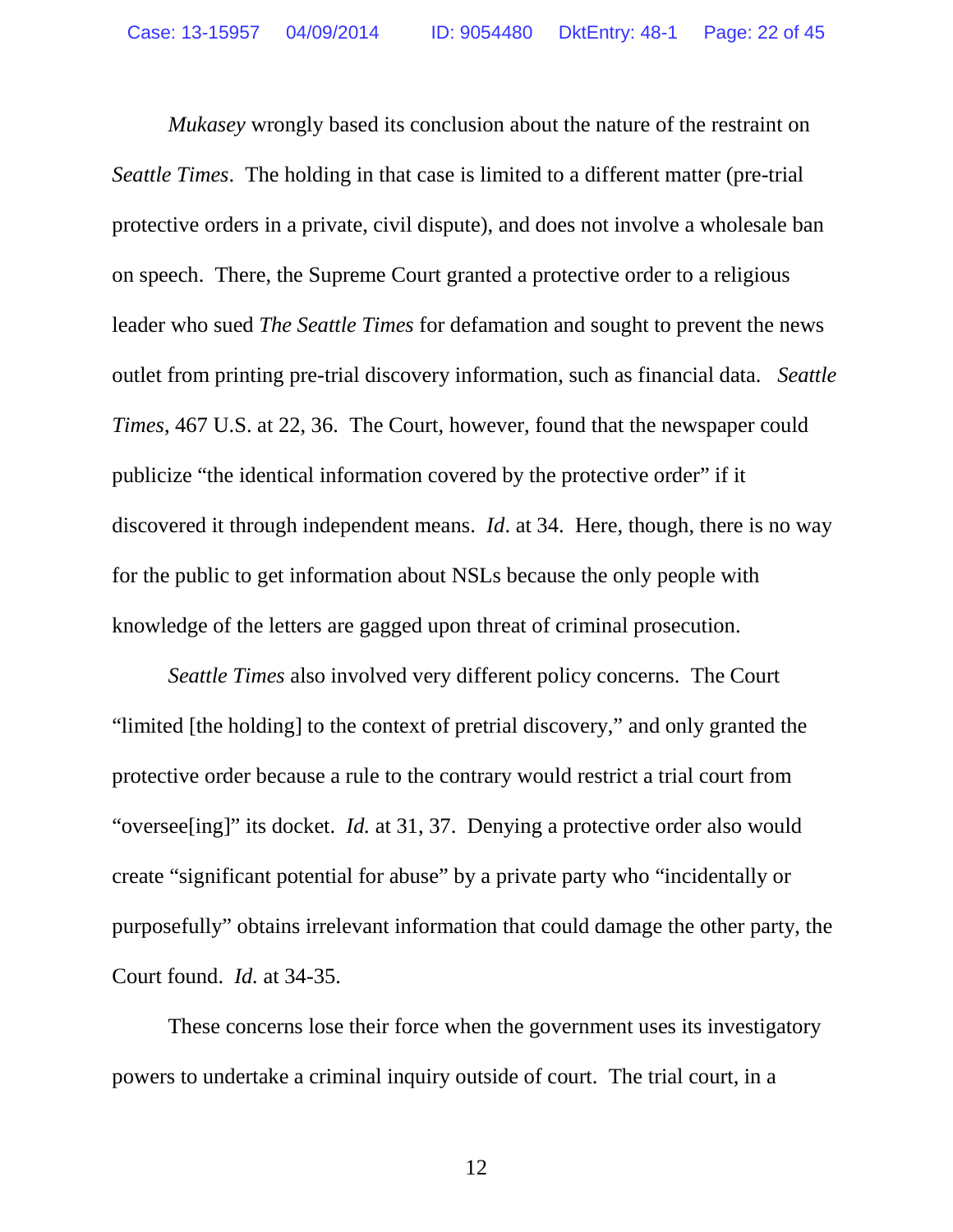discussion on another matter, recognized that *Seattle Times* does not control: "The concerns that justified restrictions on a civil litigant's *pre-trial* right to disseminate confidential business information obtained in discovery — a restriction that was upheld by the Supreme Court in *Seattle Times*… — are manifestly not the same as the concerns raised in this case." *In re Nat'l Sec. Letter*, 930 F.Supp.2d at 1072.

When the court below wrongly created two tiers of prior restraints, it found that § 2709(c) "does not need to satisfy the extraordinarily rigorous *Pentagon Papers* test." *Id.* at 1071. However, Supreme Court precedent shows that there is only one type of prior restraint. Section 2709(c), a gag on speech before it occurs, must be subject to that body of law.

## <span id="page-22-0"></span>**B. The Supreme Court's rationales for affording prior restraints heightened protection go to the very heart of governmental accountability.**

Because freedom from censorship is integral to reporting on public affairs, "prior restraints on speech and publication are the most serious and the least tolerable infringement on First Amendment rights." *Nebraska Press Assoc. v. Stuart*, 427 U.S. 539, 559 (1976). *See also New York Times Co. v. United States*, 403 U.S. 713, 714 (1971) (finding "heavy presumption" against prior restraint's constitutional validity) (internal quotation omitted) (per curium). The Supreme Court has never upheld a prior restraint against the press, and one reason these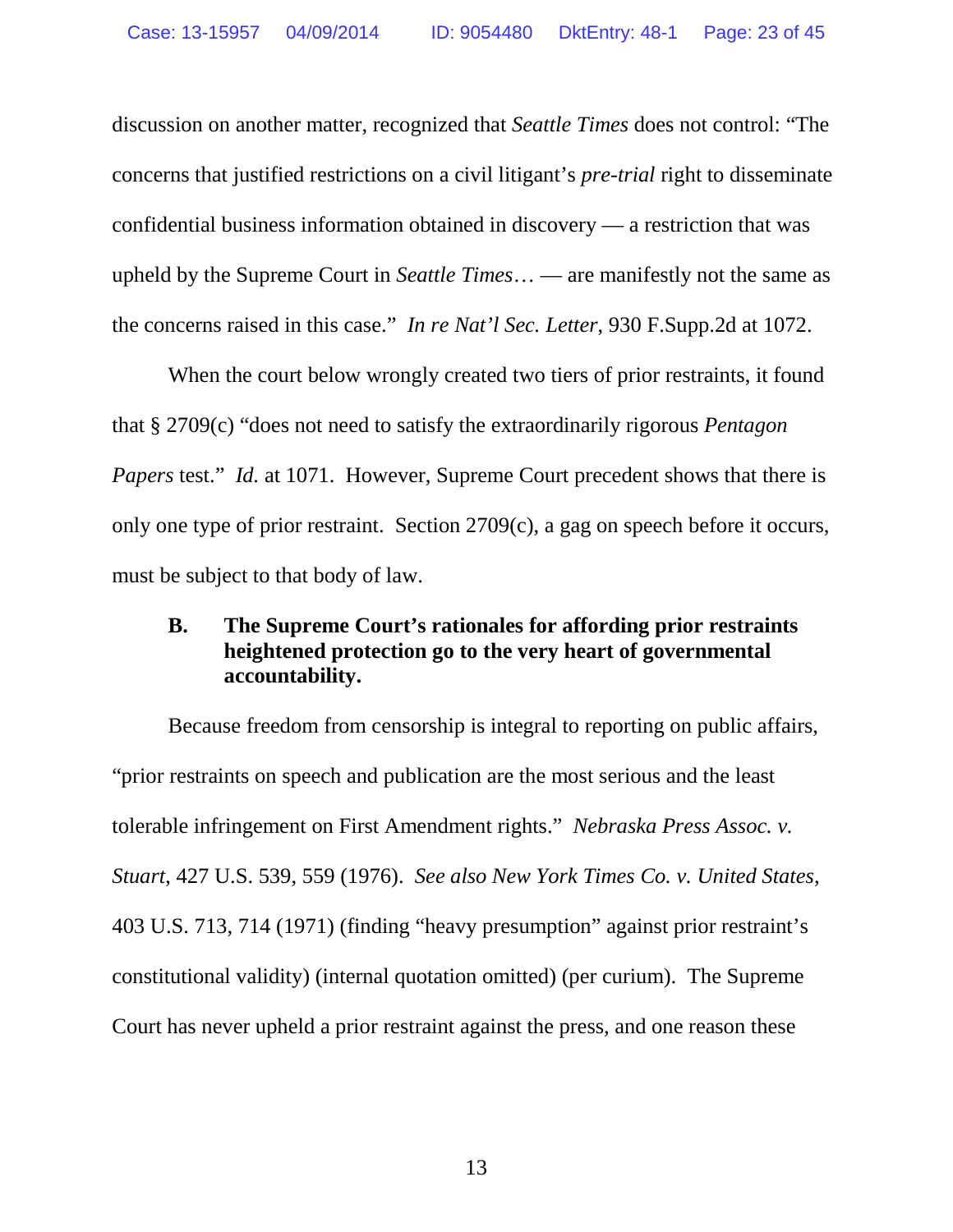bans are so disfavored is that they freeze in place the speech necessary for selfgovernance. As constitutional law scholar Alexander Bickel has noted:

Prior restraints fall on speech with a brutality and a finality all their own. Even if they are ultimately lifted they cause irremediable loss … indeed it is the hypothesis of the First Amendment that injury is inflicted on our society when we stifle the immediacy of speech.

Alexander Bickel, *The Morality of Consent* 61 (1975).

Protection from prior restraint is especially important for speech on matters of public concern. *Nebraska Press*, 427 U.S. at 559 ("The damage can be particularly great when the prior restraint falls upon the communication of news and commentary on current events."). When the government muzzles expression about public affairs, the public becomes less informed and less able to exercise its constitutionally protected duty of participating in democracy. In *Nebraska Press*, the Supreme Court quoted Thomas Jefferson to underscore this point: "'Our liberty depends on the freedom of the Press, and that cannot be limited without being lost.'" 427 U.S. at 548. *See also* Lucas A. Powe, Jr., *The Fourth Estate and the Constitution: Freedom of the Press in America* 152 (1991) (explaining heavy presumption against prior restraint was "designed to facilitate the informed citizen's full participation in the country's government").

Three media challenges to prior restraints – in *Near v. Minnesota*, *New York Times v. United States*, and *Nebraska Press Association v. Stuart* – illustrate the importance to self-government of the heavy presumption against these gags. In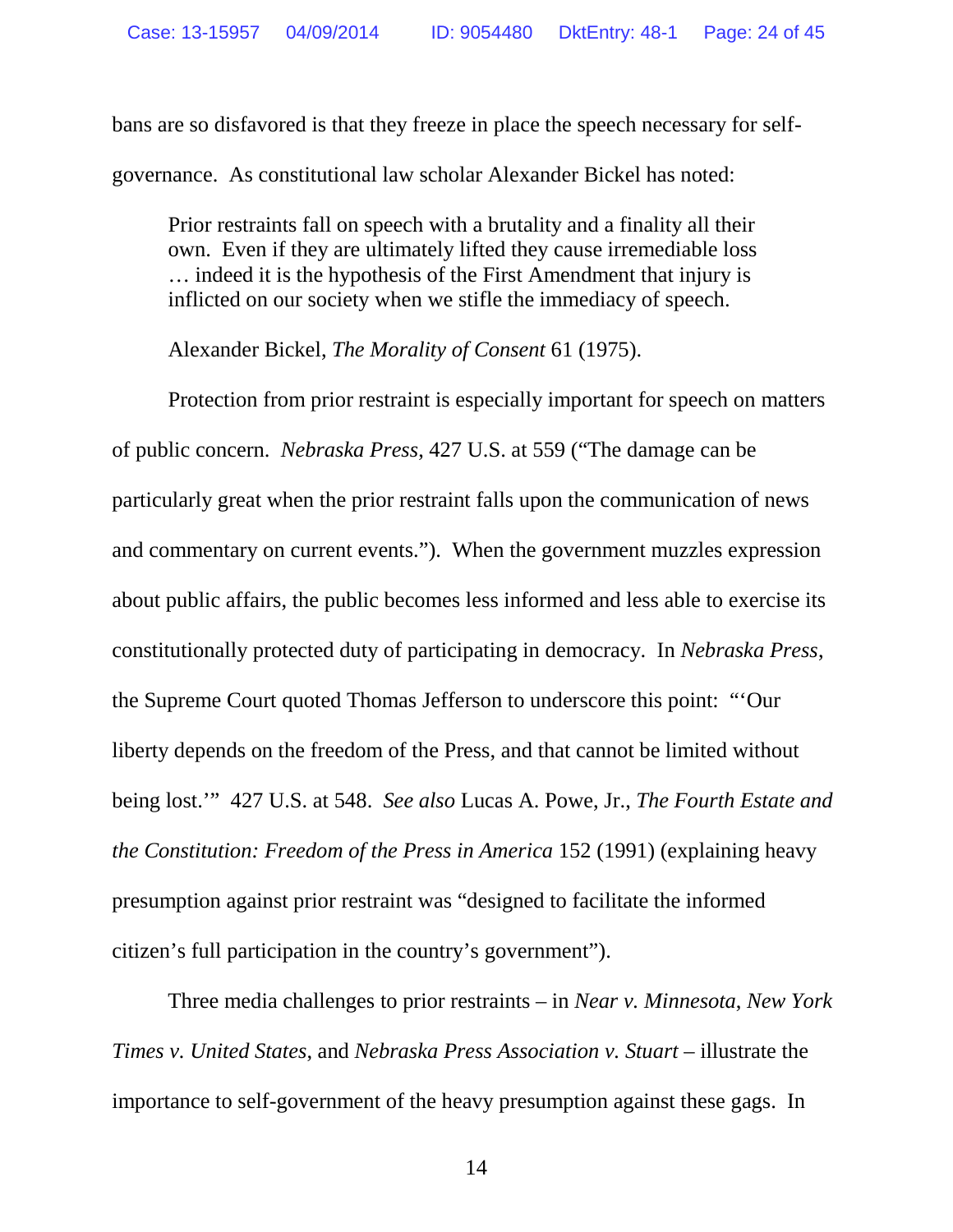*Near*, when the Supreme Court struck down a law that permitted a state to ban articles critical of public officials, the justices explained that a speaker's rights are especially high when he wants to question or criticize government conduct. 283 U.S. at 717. Forty years later, in *New York Times*, the Court found that an injunction on publication of classified documents on the history of U.S. involvement in Vietnam was unconstitutional. 403 U.S. at 714. Justice Potter Stewart, in concurrence, explained that banning publication of the Pentagon Papers would be counterproductive and abhorrent to the First Amendment because "the only effective restraint upon executive policy and power in the areas of national defense and international affairs may lie in an enlightened citizenry… For without an informed and free press there cannot be an enlightened people." *Id.* at 728. In the third case, *Nebraska Press*, the Supreme Court recognized that the right to free speech is so vital to accountability within the legal system that a defendant's fair trial claim under the Sixth Amendment does not trump it. 427 U.S. at 568-70 (allowing reporters to cover information they had obtained about alleged police confessions because judges have many methods short of censorship to ensure that defendants are not prejudiced). The policy rationales in *Near*, *New York Times* and *Nebraska Press* show that heightened protection is crucial for topics like the NSL program, where the public's trust in judicial and political administration is at issue.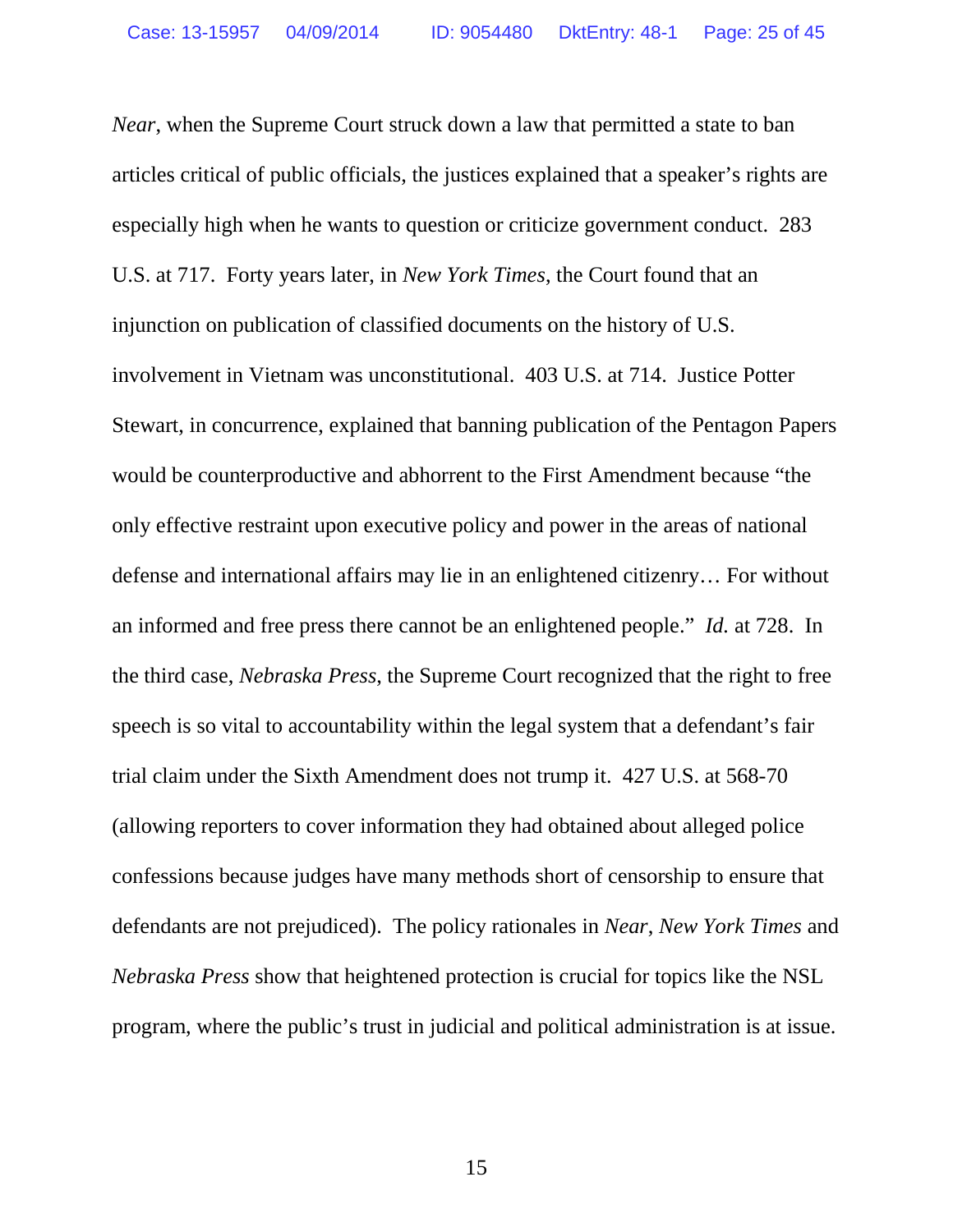These three cases – which involve coverage of local, state and national politics; foreign affairs; national security; and criminal trials – also show the range of topics that prior restraint law has protected from censorship. News outlets rely on the strong protections that these cases afford to defeat ill-conceived efforts to suppress reporting whenever the government has sought to shield itself from public scrutiny.<sup>[2](#page-25-1)</sup> Amici are concerned that improperly applying prior restraint law here will weaken this constitutional protection, and make it more difficult for the media to inform the public in many areas.

## <span id="page-25-0"></span>**C. Prior restraint analysis is required even when national security concerns are implicated.**

<span id="page-25-1"></span><sup>2</sup> *See, e.g.,* Jamie Schuman, *Virginia court vacates prior restraint on witnesses names in murder case*, The Reporters Comm. for Freedom of the Press, Oct. 10, 2013, http://bit.ly/P6hWHQ; Timothy J. Conner, *Florida Court Vacates Prior Restraints*, MLRC MediaLawLetter, Sept. 2013, http://bit.ly/1dvI5Lz; Nicole Lozare, *Order prohibiting journalist from ever writing about Haitian prime minister dismissed; but PM can refile complaint*, The Reporters Comm. for Freedom of the Press, April 9, 2013, http://bit.ly/1loQq6d; Lyndsey Wajert, *Texas judge denies 2nd request for injunction against blog*, The Reporters Comm. for Freedom of the Press, April 21, 2011, http://bit.ly/1he6O6j; Derek Green, *Kentucky Supreme Court strikes down prior restraint*, The Reporters Comm. for Freedom of the Press, Oct. 27, 2010, http://bit.ly/1mwHtZ0; Mara Zimmerman, *Ohio Supreme Court prevents enforcement of gag order*, The Reporters Comm. for Freedom of the Press, April 14, 2010, http://bit.ly/1pc5TWk; Gregg Leslie, *State high court suspends prior restraint on news coverage*, The Reporters Comm. for Freedom of the Press, Jan. 29, 2010, http://bit.ly/1rFuipr; Rory Eastburg, *Tribal court strikes down prior restraint on journalist*, The Reporters Comm. for Freedom of the Press, Sept. 11, 2009, http://bit.ly/1loSgnE.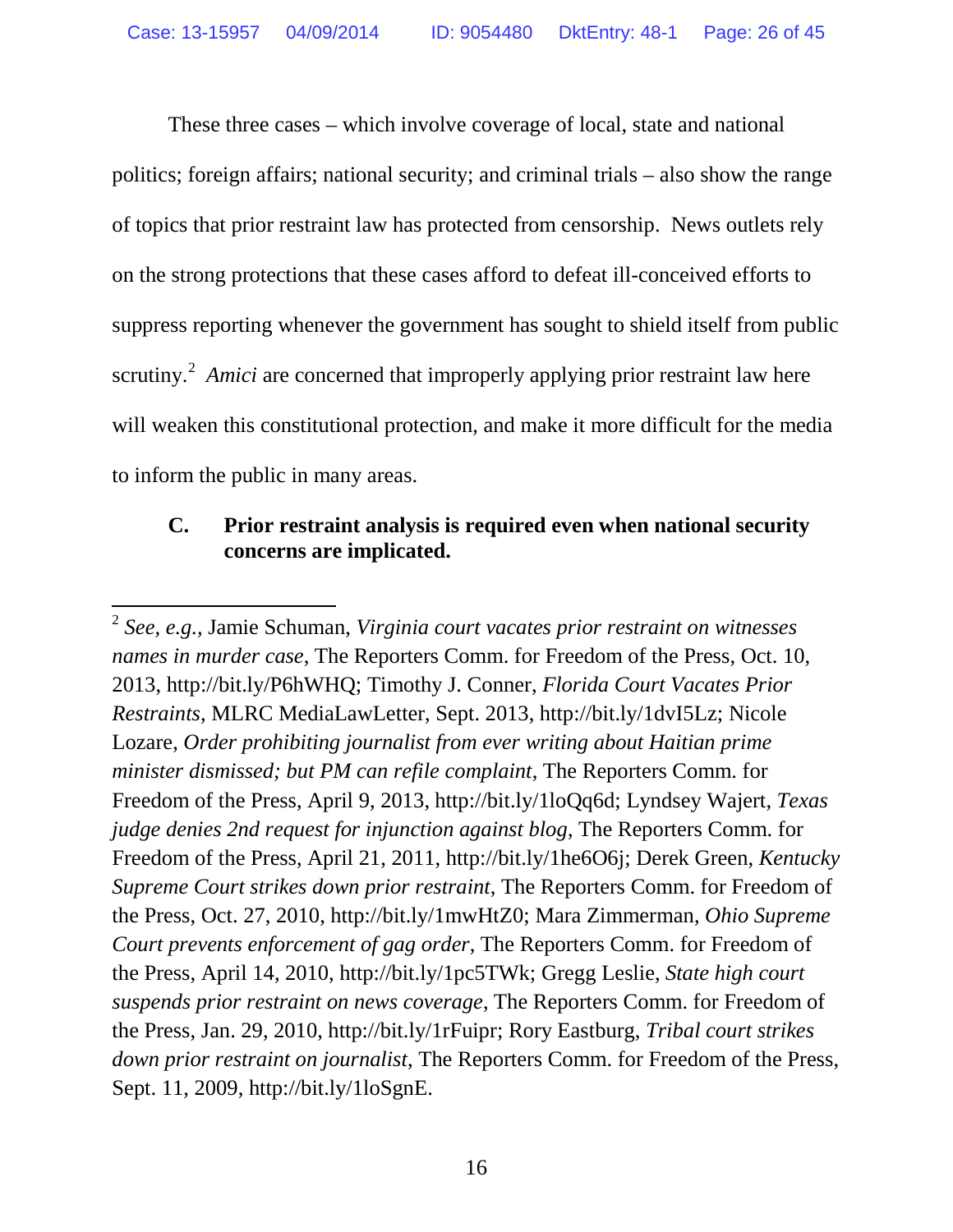*Near*, *New York Times* and *Nebraska Press* set strict limits for when, if ever, a prior restraint is permissible. *Near* explained that only in "exceptional cases," such as to prevent disclosure of the "number or location of troops" during wartime, are these bans constitutional. 283 U.S. at 716. Publication of the Pentagon Papers did not meet that threshold, but Justice William J. Brennan, Jr., in a concurrence in *New York Times*, elaborated on the *Near* test: "information that would set in motion a nuclear holocaust" might justify a ban. *New York Times*, 403 U.S. at 726.

Though these proposed exceptions involve national security, they are not a reason to shield § 2709(c)(1) from prior restraint law. *See Holder v. Humanitarian Law Project*, 130 S. Ct. 2705, 2727 (2010) ("[C]oncerns of national security and foreign relations do not warrant abdication of the judicial role" and courts must "not defer to the Government's reading of the First Amendment, even when such interests are at stake.").

Section  $2709(c)(1)$  is problematic because it uses vague threats of harm to national security to authorize restrictions that are more expansive and less concrete than any prior restraint the Supreme Court has said could be justified. It permits non-disclosure orders if "there *may* result a danger to the national security of the United States, interference with a criminal, counterterrorism, or counterintelligence investigation, interference with diplomatic relations, or danger to the life or physical safety of any person." 18 U.S.C. § 2709(c)(1) (emphasis added). In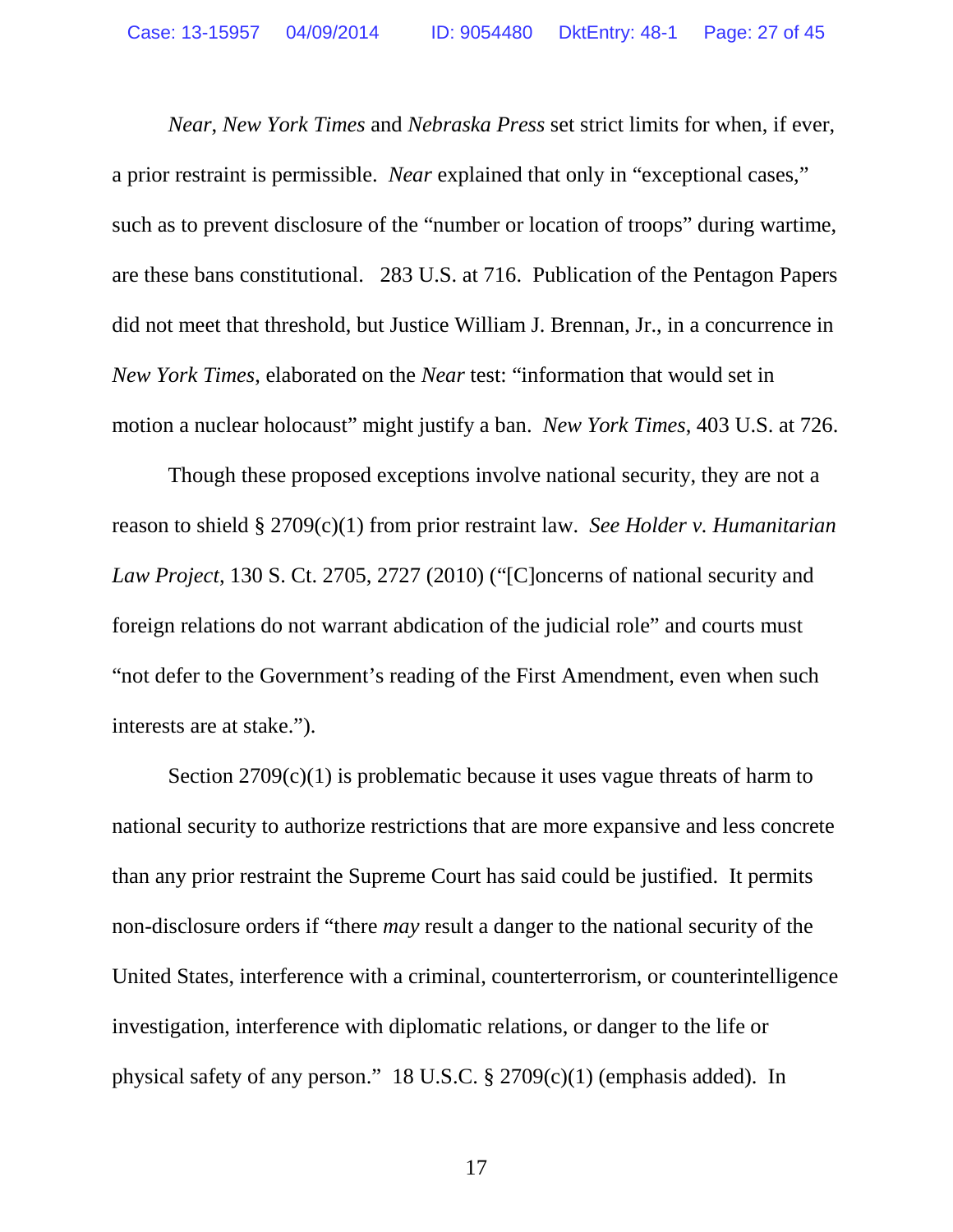practice, nearly 100 percent of the NSLs issued each year have a non-disclosure order. *In re Nat'l Sec. Letter*, 930 F.Supp. 2d at 1074.

In *New York Times*, the Supreme Court rejected a national security rationale for a sweeping ban on speech. Justice Hugo Black explained: "The word 'security' is a broad, vague generality whose contours should not be invoked to abrogate the fundamental law embodied in the First Amendment." 403 U.S. at 719 (Black, J., concurring). Justice Stewart warned that widespread censorship is destructive because excessive secrecy breeds dissent: "when everything is classified, then nothing is classified, and the system becomes one to be disregarded by the cynical or the careless, and to be manipulated by those intent on self-protection or selfpromotion" *Id.* at 729 (Stewart, J., concurring).

It is especially important that the Court apply the proper standard here because in the area of national security First Amendment rationales for openness are at their height. *Id.* at 717 (Black, J., concurring) (finding "newspapers nobly did precisely that which the Founders hoped and trusted they would do" when they revealed government decisions that led to the Vietnam War). *See also Id.* at 724 (Douglas, J., concurring) ("Open debate and discussion of public issues are vital to our national health.")

The Western District of Wisconsin emphasized this point when it struck down a prior restraint on an article about the construction of hydrogen bombs, and,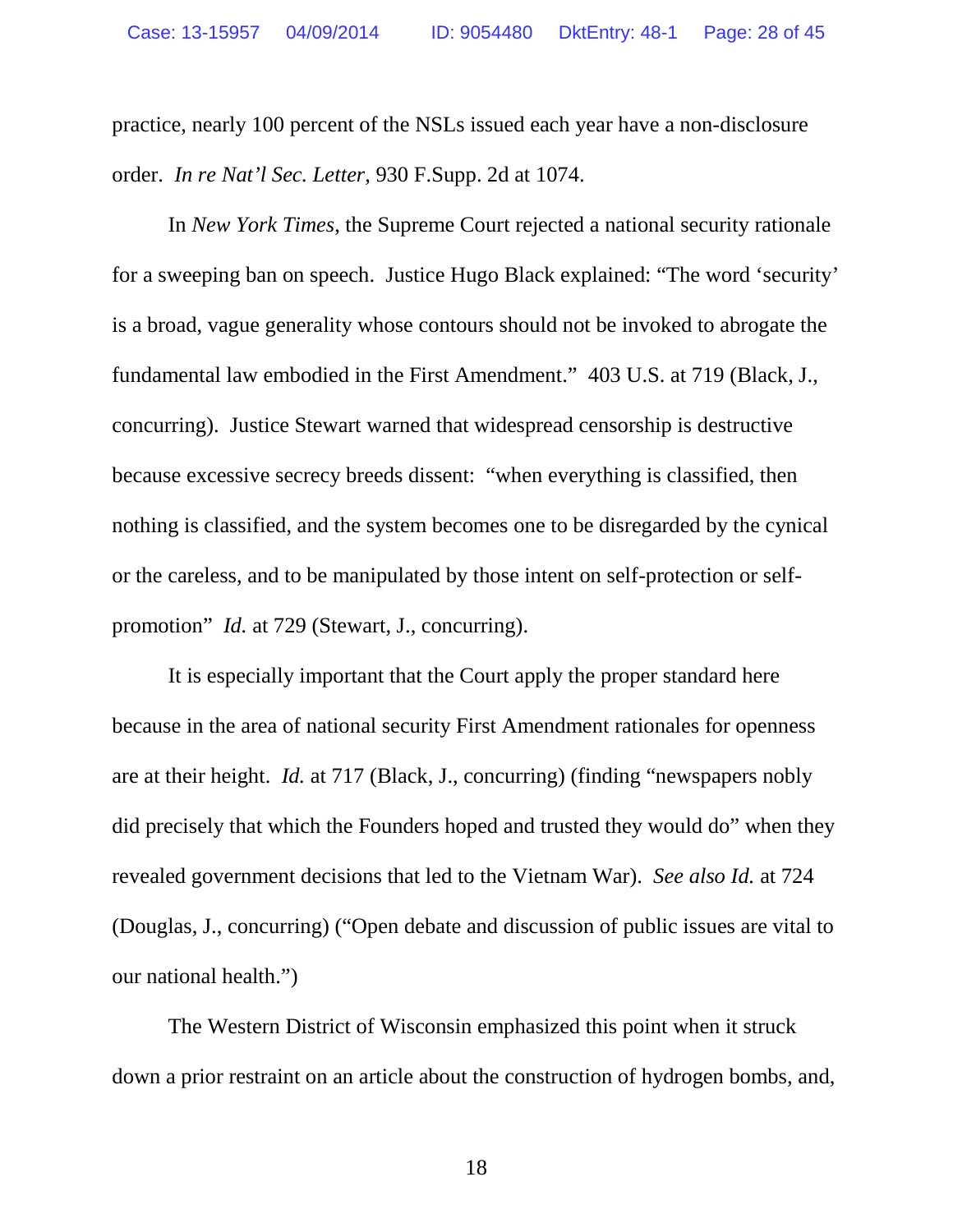instead, limited censorship to "technical information" that could help other countries build the weapons. *United States v. Progressive,* 467 F. Supp. 990, 996 (W.D. Wis. 1979). In ruling against a ban on the entire article, the court emphasized that open debate about nuclear policy is at the heart of what the First Amendment protects. *Id.* Protection from prior restraint is necessary so as not to "impede the defendants in their laudable crusade to stimulate public knowledge of nuclear armament and bring about enlightened debate on national policy questions." *Id.* Similarly, this Court must not impede informed debate about NSLs by allowing § 2709(c) to stand.

## <span id="page-28-0"></span>**II. BOTH SPEAKERS AND LISTENERS HAVE A FIRST AMENDMENT RIGHT TO EXCHANGE INFORMATION ABOUT THE NSL PROGRAM.**

Petitioners in this matter, unidentified telephone service providers, advance their First Amendment right to be heard about their receipt of a National Security Letter.<sup>[3](#page-28-1)</sup> The Supreme Court has found that where there is a willing speaker, the public has a heightened and independent First Amendment right to receive that information. "[W]here a speaker exists, as is the case here, the protection afforded is to the communication, to its source and to its recipients both." *Va. State Bd. of Pharmacy v. Va. Citizens Consumer Council, Inc.*, 425 U.S. 748, 756 (1976).

<span id="page-28-1"></span> $3$  It is in the public record that petitioners in 13-15957 and 13-16731 are unnamed telephone service providers. As the description of petitioner in case 13-16732 is redacted, the nature of its business is unknown to *amici*.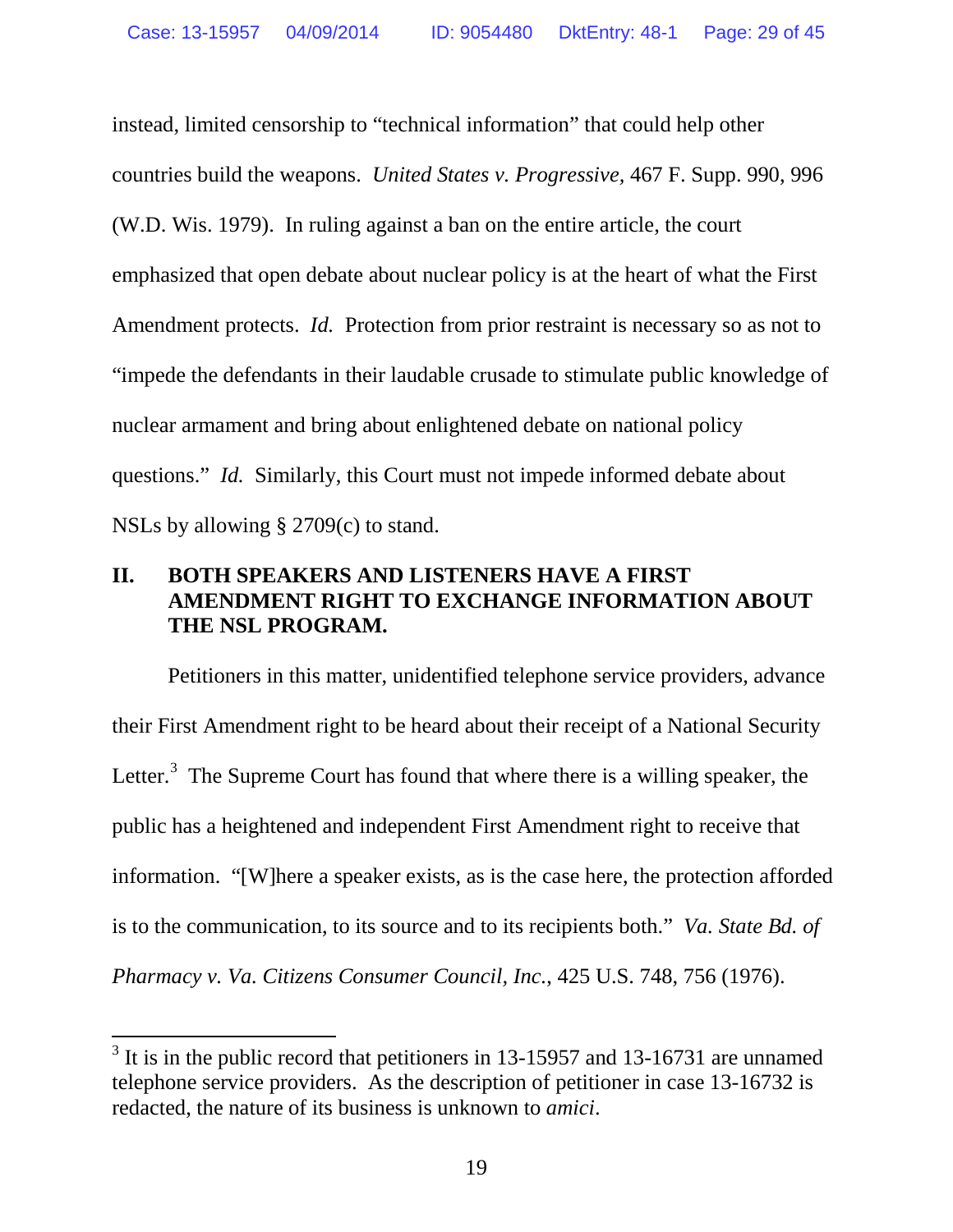*Virginia Pharmacy* explained that this precept was "clear from the decided cases,"

*id.*, such as *Klendienst v. Mandel*, 408 U.S. 753, 762-63 (1972), where again the

Court referred to a broadly accepted right to "receive information and ideas," and

*Martin v. City of Struthers*, 319 U.S. 141 (1943), where the Court wrote:

The authors of the First Amendment knew that novel and unconventional ideas might disturb the complacent, but they chose to encourage a freedom which they believed essential if vigorous enlightenment was ever to triumph over slothful ignorance. This freedom embraces the right to distribute literature, and necessarily protects the right to receive it.

319 U.S. at 143 (internal citations omitted).

In *Board of Education v. Pico*, which involved a school's attempts to ban library books, the Court called the right to receive information "an inherent corollary of the rights of free speech and press that are explicitly guaranteed by the Constitution." 457 U.S. 853, 867 (1982) ("[The] right to receive ideas is a necessary predicate to the *recipient*'s meaningful exercise of his own rights of speech, press, and political freedom.") (emphasis in original). *See also Stanley v. Georgia*, 394 U.S. 557, 563 (1969) ("It is now well established that the Constitution protects the right to receive information and ideas."). This Court also has recognized the rights of listeners. *See Hrdlicka v. Reniff*, 631 F.3d 1044, 1049 (9th Cir. 2011) ("We see no reason why this well-established principle does not apply to a publisher's interest in distributing, and an inmate's corresponding interest in receiving, unsolicited literature.")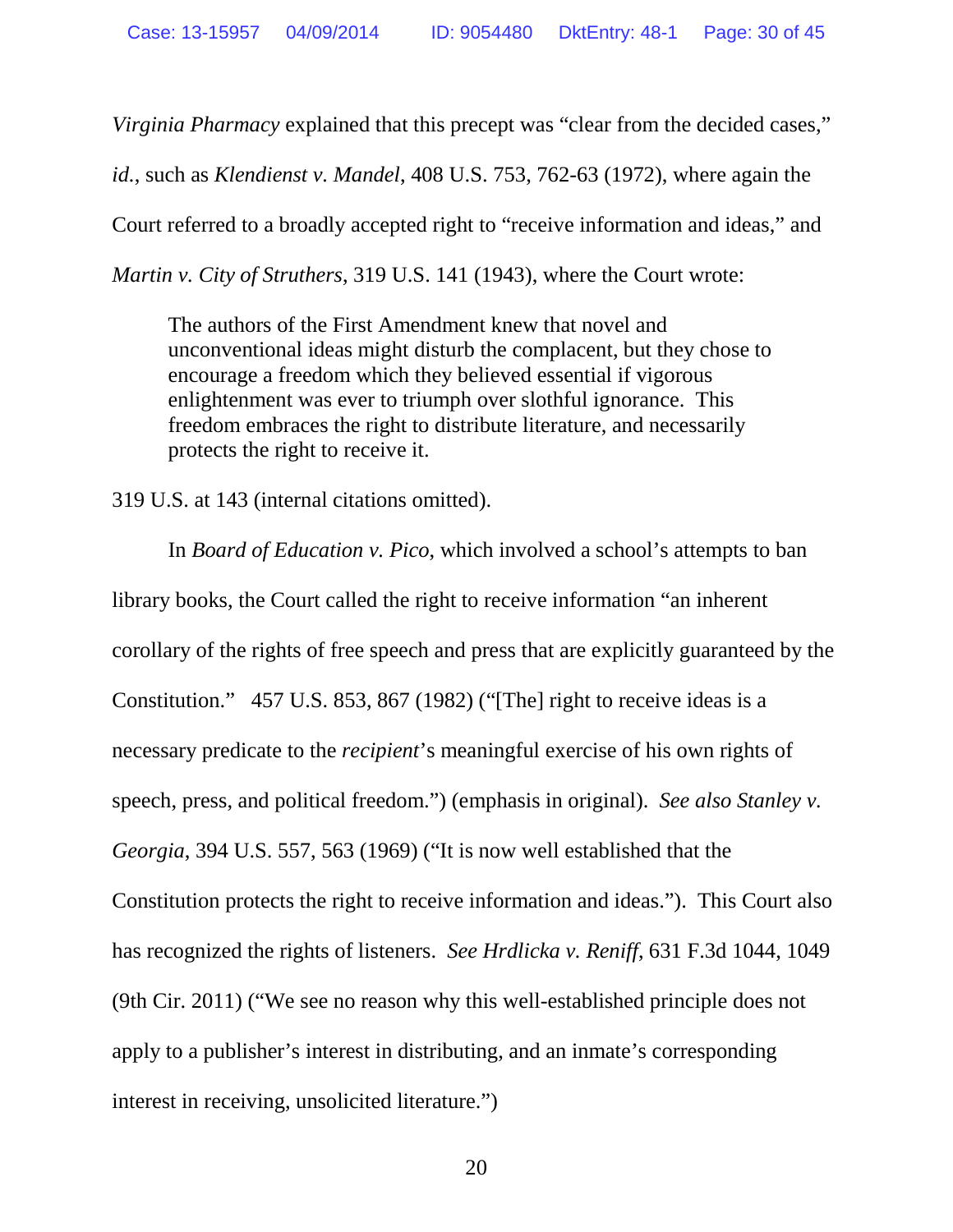Courts often invoke the right to receive information when news media parties challenge gag orders and base their standing to intervene on the public's interest in hearing the information. *See Application of Dow Jones & Co., Inc.*, 842 F.2d 603, 607 (2nd Cir. 1988) ("[T]he rights of potential recipients of speech, like the news agencies, to challenge the abridgment of that speech has already been decided.") (internal quotation omitted); *FOCUS v. Allegheny County Court*, 75 F.3d 834, 839 (3rd Cir. 1996) (affirming that third parties have standing to challenge gag orders when the subjects of those orders might fear reprisal by speaking out); *Pansy v. Borough of Stroudsburg*, 23 F.3d 772, 777 (3rd Cir. 1994) ("The Newspapers may have standing notwithstanding the fact that they assert rights that may belong to a broad portion of the public at large.") (internal quotation omitted): *Davis v. East Baton Rouge Parish Sch. Bd.*, 78 F.3d 920, 927 (5th Cir. 1996) (holding that because the subject of the gag order was newsworthy and of great public interest in the community, the order severely impeded efforts "to discover newsworthy information from potential speakers"). These cases show the media's substantial interest in receiving information from willing speakers, and in transmitting that knowledge to the public.

Here, petitioners' speech can educate the public about the NSL program and the operation of key anti-terrorism initiatives undertaken by the government. While petitioners are willing speakers, other NSL recipients may keep quiet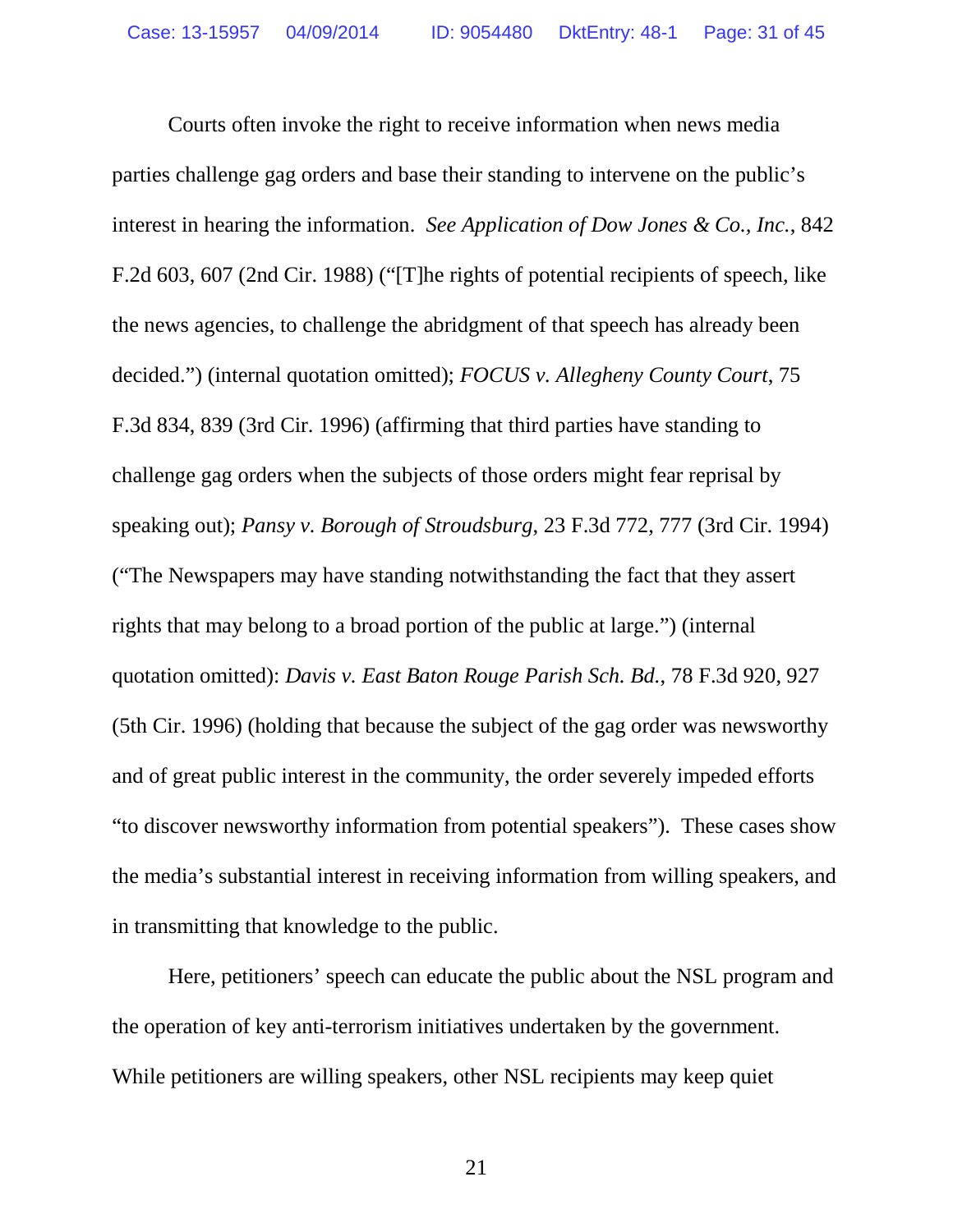because violating the gag order can result in a five-year prison term. *See* Kim Zetter, *'John Doe' Who Fought FBI Spying Freed From Gag Order After 6 Years*, Wired, Aug. 10, 2010, http://wrd.cm/1mtnQkA. The plaintiff in the Second Circuit case acknowledged in an anonymous *Washington Post* opinion piece that other NSL recipients would have wanted to speak out against the NSL program after the government, in a 2007 report, admitted to widespread violations of it: "Without the gag orders issued on recipients of the letters, it is doubtful that the FBI would have been able to abuse the NSL power the way it did. Some recipients would have spoken out about perceived abuses, and the FBI's actions would have been subject to some degree of public scrutiny." *My National Security Letter Gag Order*, Wash. Post, March 27, 2007, http://wapo.st/1dq1Xjh. In 2010, the government allowed the plaintiff, internet service provider owner Nicholas Merrill, to reveal his name but he still could not divulge what information the F.B.I. sought from him. *See* Zetter, *John Doe' Who Fought FBI Spying Freed From Gag Order After 6 Years, supra*; Ellen Nakashima, *Plaintiff who challenged FBI's national security letters reveals concerns*, Wash. Post, Aug. 10, 2010, http://wapo.st/PYEr2q. *See also* Nicholas Merrill, *How the Patriot Act stripped me of my free-speech rights*, Wash. Post, Oct. 25, 2011, http://wapo.st/1m2Ecxz.

Merrill continues to speak publicly about how the non-disclosure provision stymies debate about government policy. *Id.*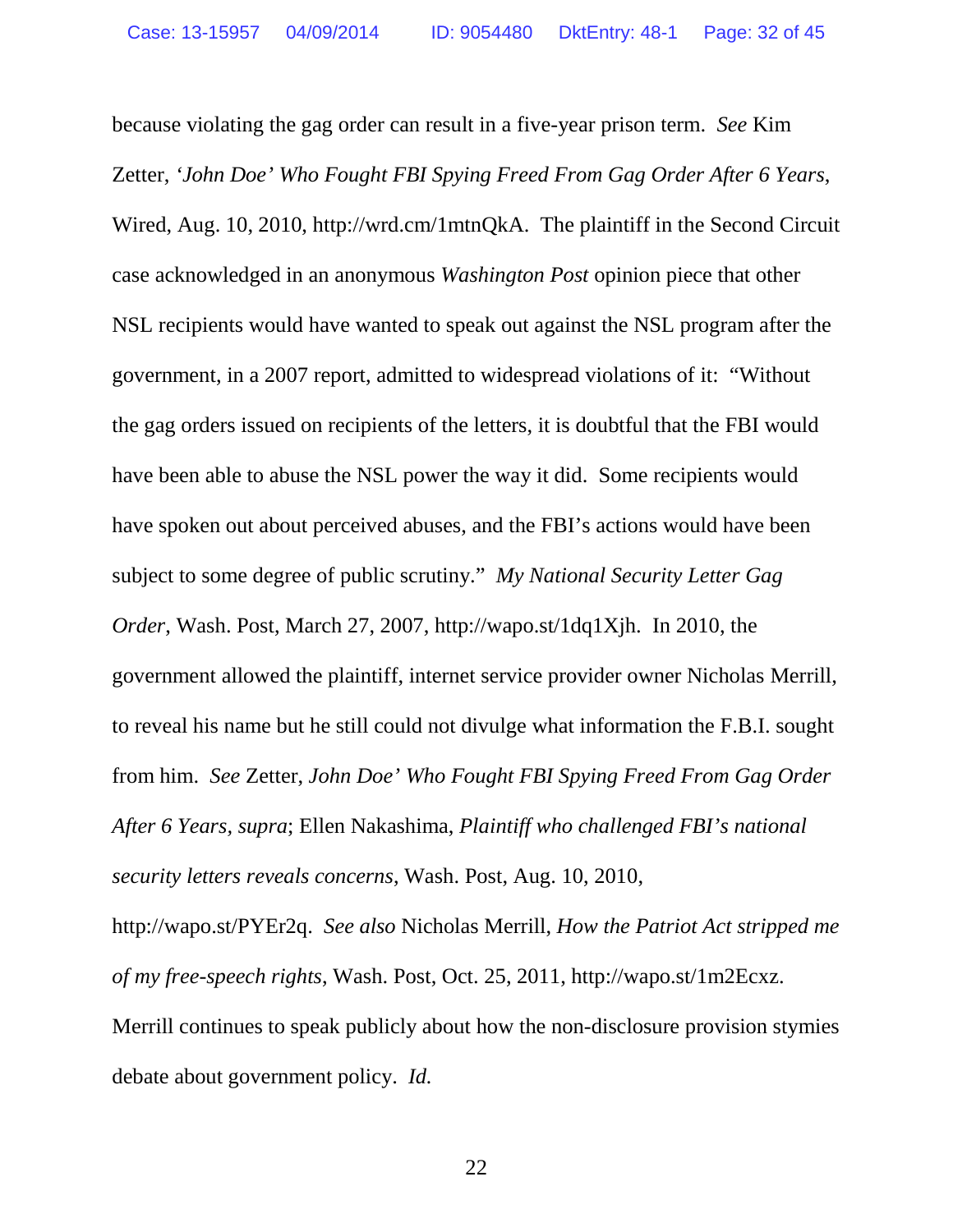Where petitioners have a constitutionally protected interest in communicating with the public, the public has a corresponding constitutional interest in receiving the communications in order to fully realize its own political freedoms. *See Garrison v. State of La.*, 379 U.S. 64, 74-75 (1964) ("speech concerning public affairs is more than self-expression; it is the essence of selfgovernment."). This right is especially clear here because, since the media first reported on former NSA contractor Edward Snowden's disclosures in June 2013, there has been considerable public interest not just in the NSL program but in the entire U.S. surveillance apparatus. *See, e.g.*, Transcript of President Obama's Press Conference (Aug. 9, 2013), http://1.usa.gov/13pyCLa ("[T]his is how we're going to resolve our differences in the United States – through vigorous public debate, guided by our Constitution, with reverence for our history as a nation of laws, and with respect for the facts.").

The media has covered what little information is available about the NSL program, but many questions remain unanswered. *See, e.g.*, R. Jeffrey Smith, *FBI Violations May Number 3,000, Official Says*, Wash. Post, March 21, 2007, http://wapo.st/1dtfJBS; Kim Zetter, *Google Takes on Rare Fight Against National Security Letters*, Wired, April 4, 2013; http://wrd.cm/1mNmiC4; Maria Bustillos, *What It's Like to Get a National-Security Letter*, The New Yorker, June 28, 2013, http://nyr.kr/JZGyyY.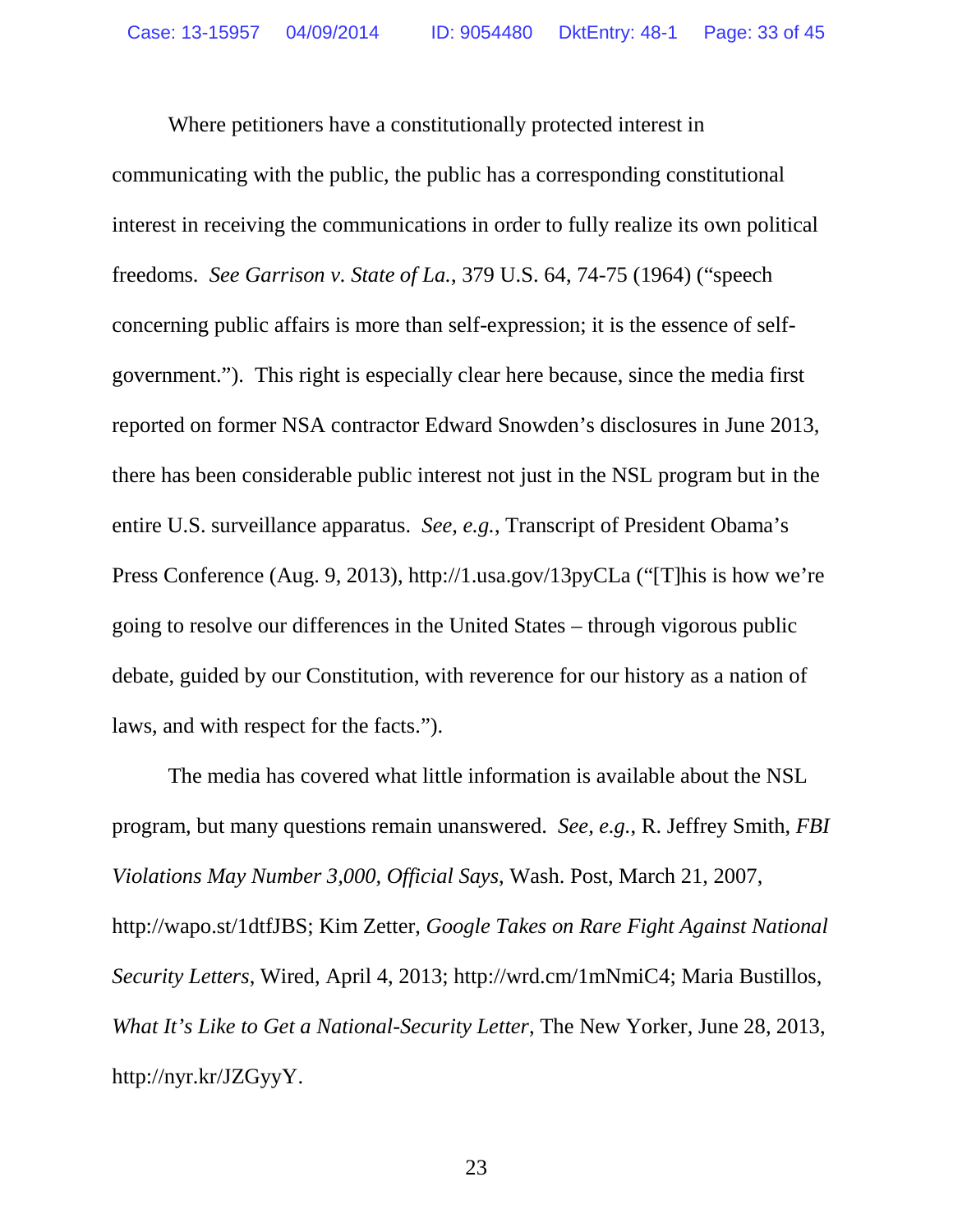Disclosure would give the public a clearer picture of how the government spends its surveillance budget and the types of organizations and individuals it targets. It also would give citizens the knowledge to challenge the administration if it is abusing its power. The public has a right to receive information from willing speakers, and that right is at its highest for matters of public concern, like the NSL program.

## <span id="page-33-0"></span>**III. THE OVERWHELMING SECRECY ALLOWED BY THIS STATUTE HARMS THE PUBLIC DISCOURSE BY THREATENING THE CONFIDENTIAL RELATIONSHIPS OF REPORTERS AND THEIR SOURCES.**

In addition to restricting public knowledge about NSLs,  $\S 2709(c)(1)$ , combined with other U.S. surveillance programs, threatens the free flow of information to the public by discouraging confidential sources from speaking with reporters. Because of the secrecy and size of the NSL program, there is a real threat that letters are targeting or incidentally sweeping up information from reporters or sources.

Numerous journalists have said in recent reports that the threat that the government is accessing their work product has made some confidential sources unwilling to speak with them. As journalists rely on interviews with willing speakers to gather and report the news, quality reporting about a wide range of public issues diminishes when sources dry up. This concern alone shows why the non-disclosure provisions must be examined as a prior restraint.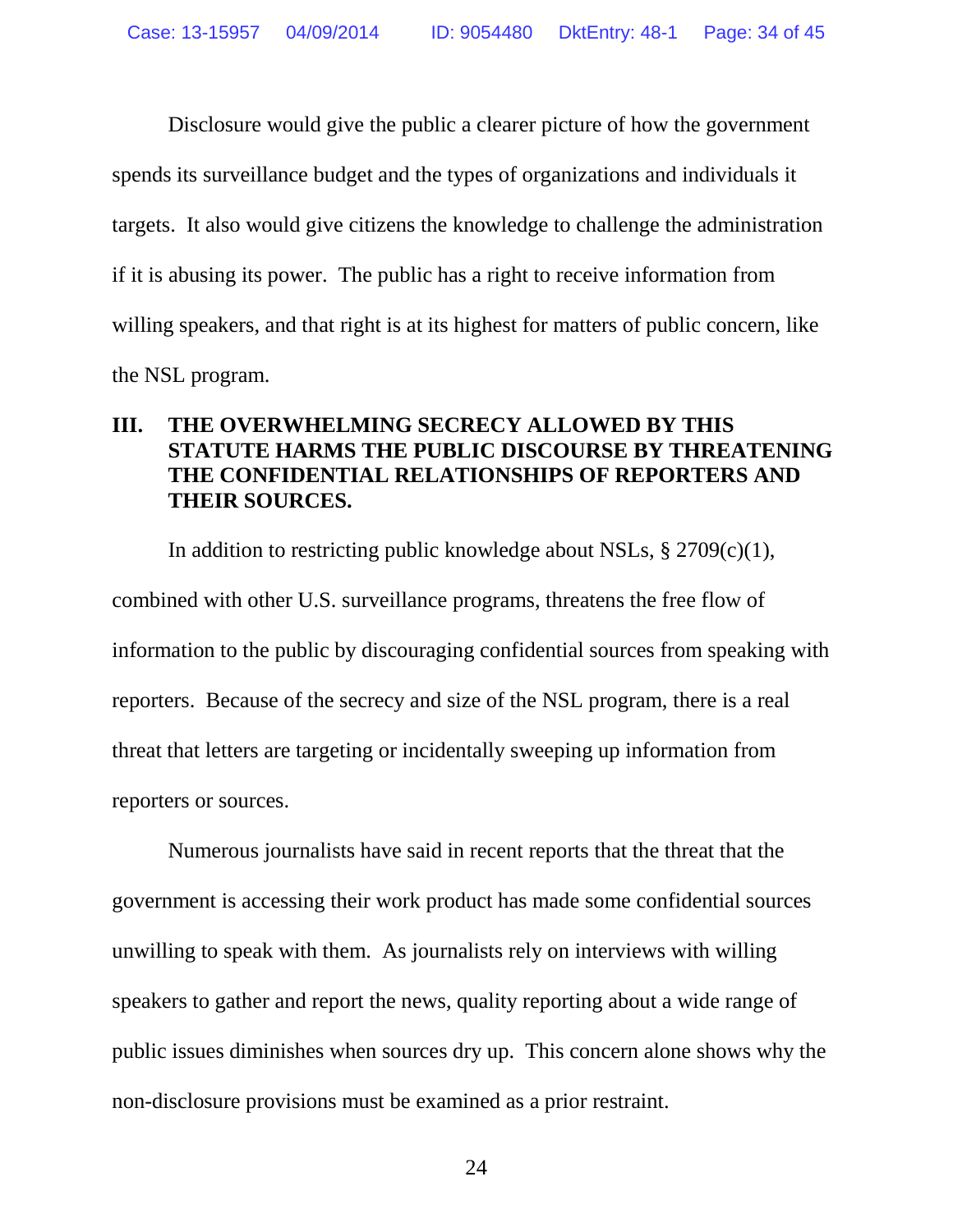## <span id="page-34-0"></span>**A. The scope, structure, and experience of the NSL program lead reporters and sources to fear that their work product is not confidential.**

Though much is unknown about NSLs, the little information that is on the public record shows the sweep of the program. The government has issued more than "tens of thousands of NSLs" annually in recent years on employees at internet service providers, financial institutions, libraries, insurance companies, travel agencies, stockbrokers, car dealerships and other companies. *In re Nat'l Sec. Letter*, 930 F.Supp.2d at 1074. Zetter, *'John Doe' Who Fought FBI Spying Freed From Gag Order After 6 Years*, *supra.* The F.B.I. has increasingly used these orders to obtain personal information about U.S. citizens, in addition to foreigners who are terrorist threats. Dan Eggen, *FBI Found to Misuse Security Letters*, Wash. Post, March 14, 2008, http://wapo.st/1fVsq2O. It uses NSLs to obtain data not only of terrorist threats, but also of people with whom that target was in contact. Eric Lichtblau, *FBI cast broad net in secretly tracking Americans' associates*, N.Y. Times, Sept. 8, 2007, http://nyti.ms/1jrLYDO.

The structure of the program offers little safeguard to journalists and sources who are fearful of surveillance. The F.B.I., and not courts, issues NSLs, and the information that the government seeks needs only to be plausibly relevant to a national security investigation. 18 U.S.C. §§ 2709(b), 2709(c)(1). Despite these minimal requirements, the government has misused the program. Eggen, *supra*;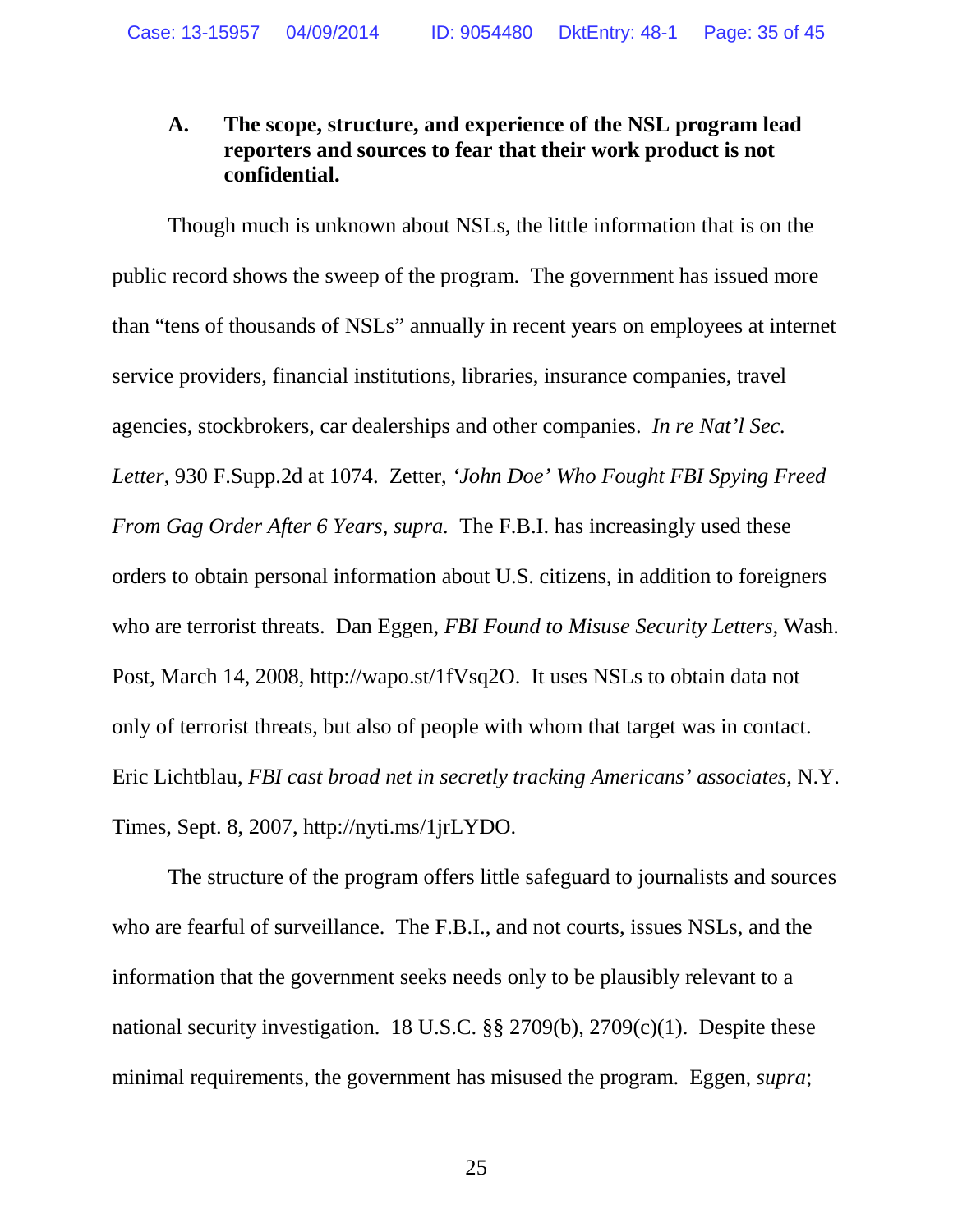Smith, *supra*. A Justice Department inspector general report disclosed "hundreds of possible violations of law" in the almost 200,000 NSLs that the FBI issued from 2003 to 2006. Eggen, *supra*. These misuses include improper requests, collection of more data than permitted, or improper authorization to proceed with a case. *Id.* In testimony before the U.S. House of Representatives after officials released this audit, F.B.I. General Counsel Valerie E. Caproni said "I think the public should be concerned." Smith, *supra.*

A Justice Department report also revealed that the government used "exigent letters" to obtain telephone records for reporters at *The New York Times* and *The Washington Post* in conjunction with leaks investigations, and that it did not comply with federal guidelines designed to protect journalists' First Amendment rights when doing so. Department of Justice, Office of Inspector General, *A Review of the Federal Bureau of Investigation's Use of Exigent Letters and Other Informal Requests for Telephone Records* 89, 91, 102-04 (2010),

http://www.justice.gov/oig/special/s1001r.pdf (admitting that officials did not make reasonable attempts to obtain the information from other sources, did not get Attorney General approval, and were unaware of protections for reporters). Additionally, national security reporter Barton Gellman said in a February 2014 speech that he has been told that his phone records were obtained at one point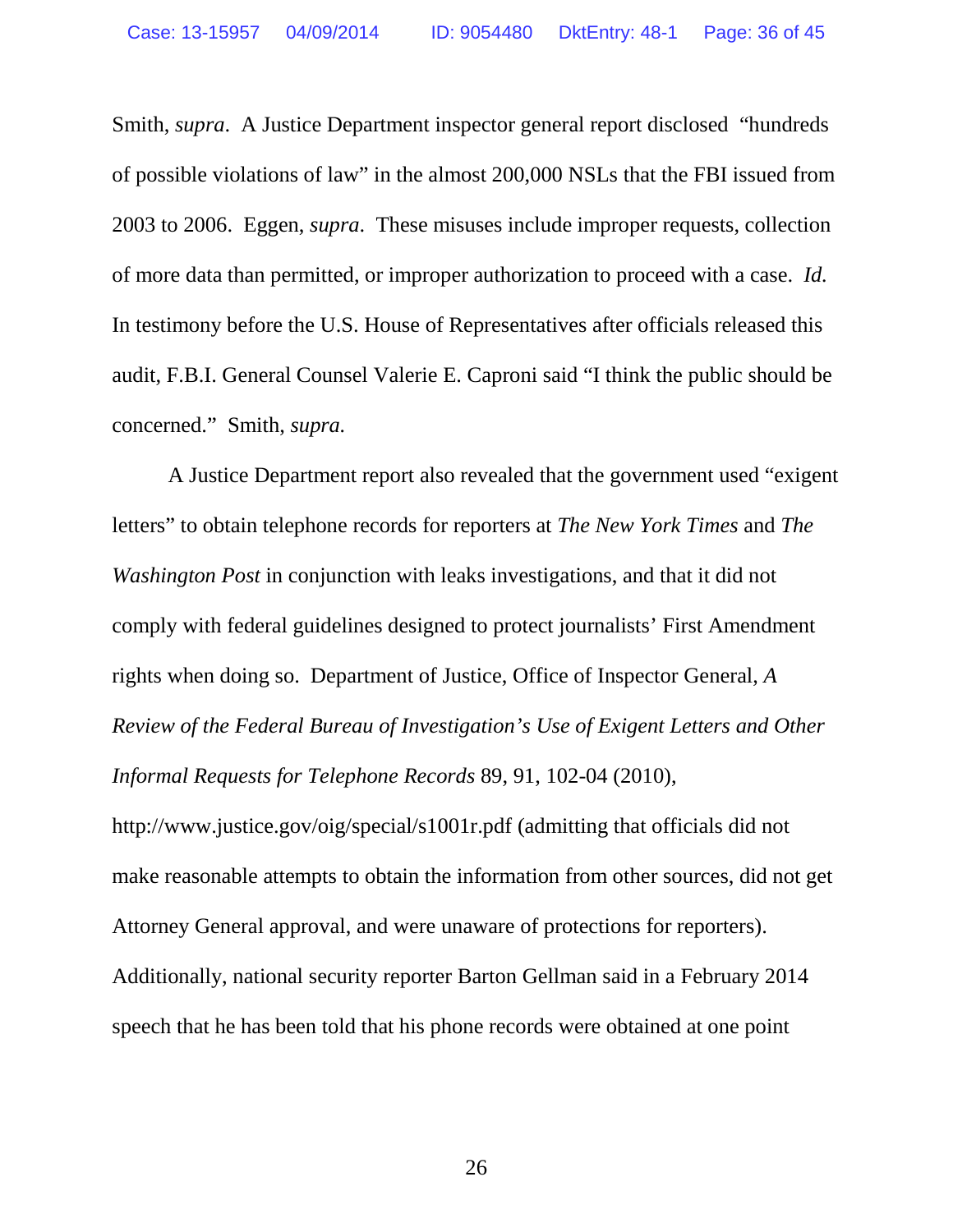through an NSL. Darren Samuelsohn, *Barton Gellman aware of legal risks*, Politico, Feb. 25, 2014, http://politi.co/1jRkSpO.

The risk of governmental overreaching is conceded at the highest levels of the administration. In his January speech on NSA surveillance, President Obama acknowledged "the potential for abuse as intelligence capabilities advance and more and more private information is digitalized." Remarks by the President on Review of Signals Intelligence, Jan. 17, 2014. Indeed, government documents released in September 2013 show that the NSA had for years regularly searched call logs of about 15,000 numbers that did not have a reasonable, articulable suspicion of terrorism. Josh Gerstein, *NSA broke rules on call-tracking program, court filings show*, Politico, Sept. 10, 2013, http://politi.co/17UxEJR. Additionally, an internal NSA audit from 2012 revealed that the agency had conducted unauthorized searches of data, including phone records and email, of thousands of Americans dating back to 2008. *See* Barton Gellman, *NSA Broke Privacy Rules Thousands of Times Per Year, Audit Finds*, Wash. Post, Aug. 15, 2013, http://wapo.st/16SWco2.

Public equivocations by national security leaders exacerbate concerns about the scope of government surveillance. In response to a question at a Senate Committee hearing in March 2013 from U.S. Senator Ron Wyden asking, "Does the NSA collect any type of data at all on millions or hundreds of millions of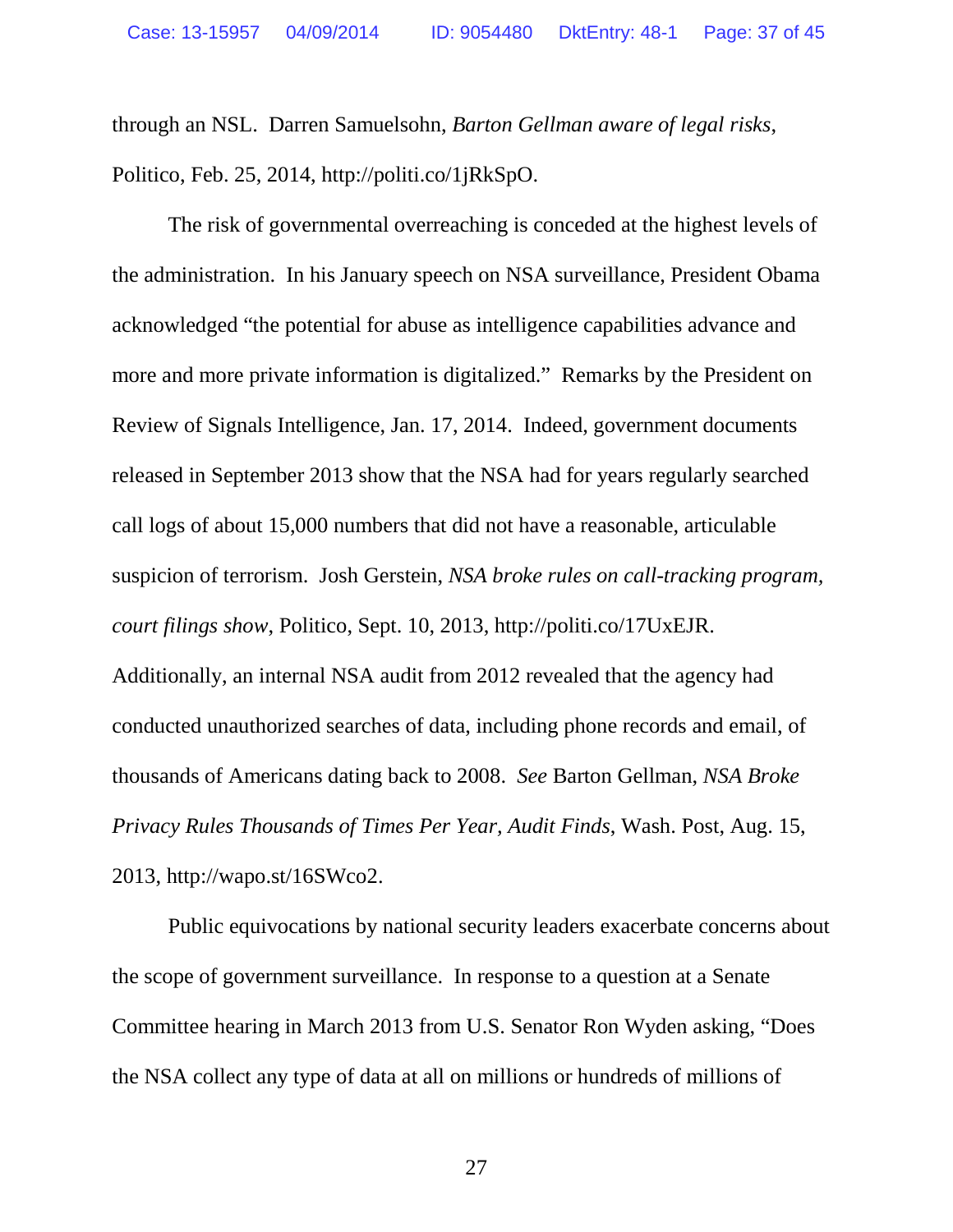Americans?," Director of National Intelligence James Clapper said, "No, sir." Glenn Kessler, *James Clapper's 'Least Untruthful' Statement to the Senate*, Wash. Post, June 12, 2013, http://wapo.st/170VVSu. After the disclosure of the "vast Internet surveillance program run by the National Security Agency," Clapper released a "letter of apology" to Congress that the statements to the Senate were "clearly erroneous." James Risen, *Lawmakers Question White House Account of an Internet Surveillance Program*, N.Y. Times, July 3, 2013, http://nyti.ms/16PNs0q.

### <span id="page-37-0"></span>**B. Surveillance efforts, such as the NSL program, deter sources from talking to reporters about sensitive subjects.**

Equivocations and noncompliance make it impossible for individuals to understand the limits of the surveillance program. This uncertainty is especially problematic for journalists and sources, who rely on promises of confidentiality when conducting interviews on sensitive topics. There is a long history of journalists breaking significant stories through information from confidential sources. For instance, anonymous sources were the foundation of the more than 150 articles *Washington Post* reporters Bob Woodward and Carl Bernstein wrote following the Watergate break-in. *See* David von Drehle, *FBI's No. 2 Was 'Deep Throat': Mark Felt Ends 30-Year Mystery of The Post's Watergate Source*, Wash. Post, June 1, 2005, http://wapo.st/JLlYvZ. Confidential sources also led to *The New York Times*' 2006 report on the NSA's illegal wiretapping program, and its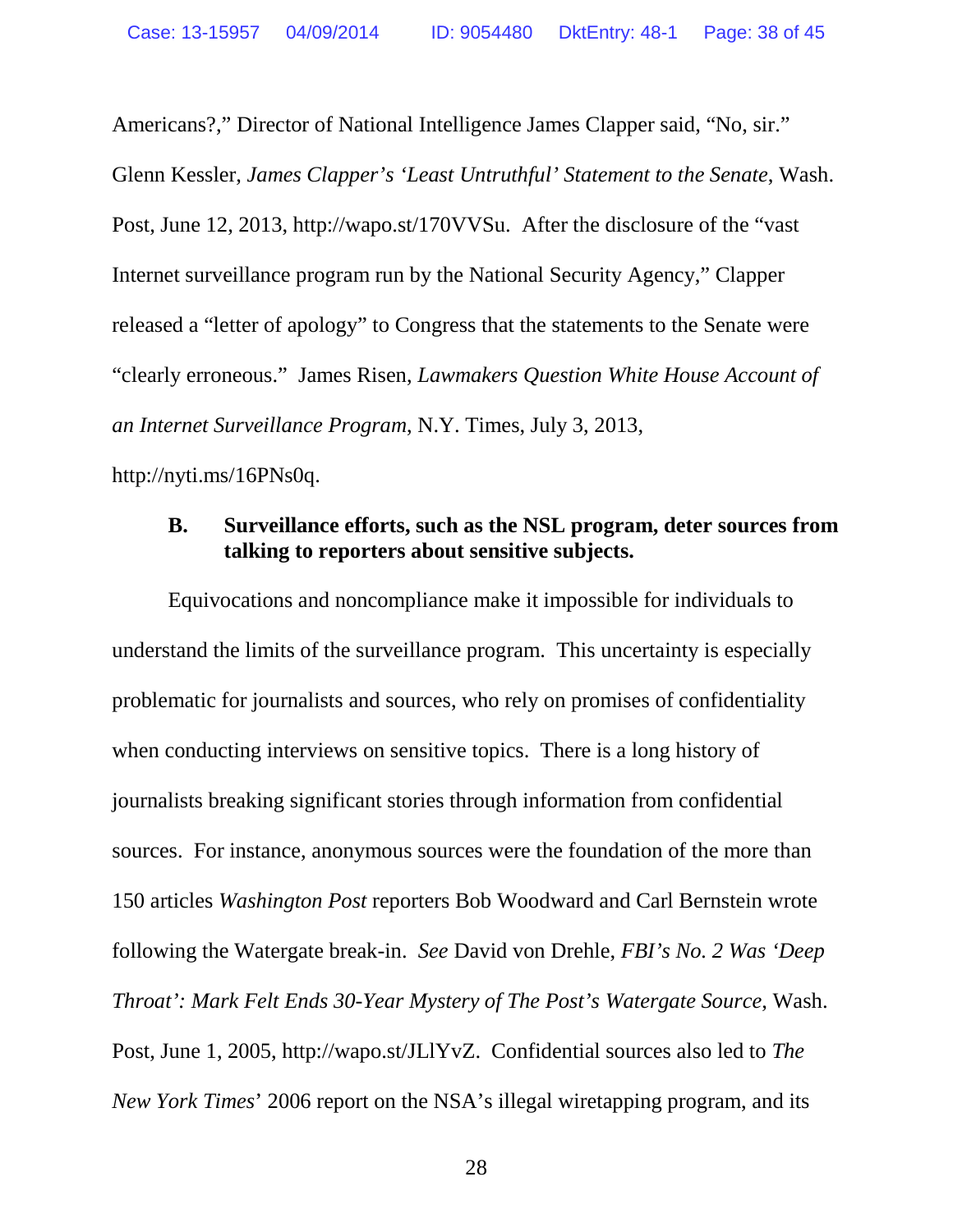2007 coverage of harsh interrogations that terrorism suspects in U.S. custody have faced. *See* James Risen & Eric Lichtblau, *Bush Lets U.S. Spy on Callers Without Courts*, N.Y. Times, Dec. 16, 2005, http://nyti.ms/neIMIB; Scott Shane, David Johnston, James Risen, *Secret U.S. Endorsement of Severe Interrogations*, N.Y. Times, Oct. 4, 2007, http://nyti.ms/1dkyMgF.

Since the public has become aware of surveillance programs, many reporters at major news outlets have said that these efforts have made sources less willing to talk with them, even about matters not related to national security. *New York Times* executive editor Jill Abramson explained on CBS's Face the Nation, "The reporters who work for the *Times* in Washington have told me that many of their sources are petrified to even return calls at this point." Face the Nation Transcripts, June 2, 2013, CBS News, http://cbsn.ws/1aGmeyd. Discussing the NSA surveillance programs, *New York Times* investigative reporter and three time Pulitzer Prize winner David Barstow said, "I have absolutely no doubt whatsoever that stories have not gotten done because of this." Jamie Schuman, *The Shadows of the Spooks*, The News Media and the Law, Fall 2013, at 9, http://bit.ly/1f16OaS. *See also* Dylan Byers, *Reporters Say There's a Chill in the Air*, Politico, June 8, 2013, http://politi.co/11znRrJ.

In a study that former *Washington Post* executive editor Leonard Downie Jr. wrote for the Committee to Protect Journalists, numerous journalists said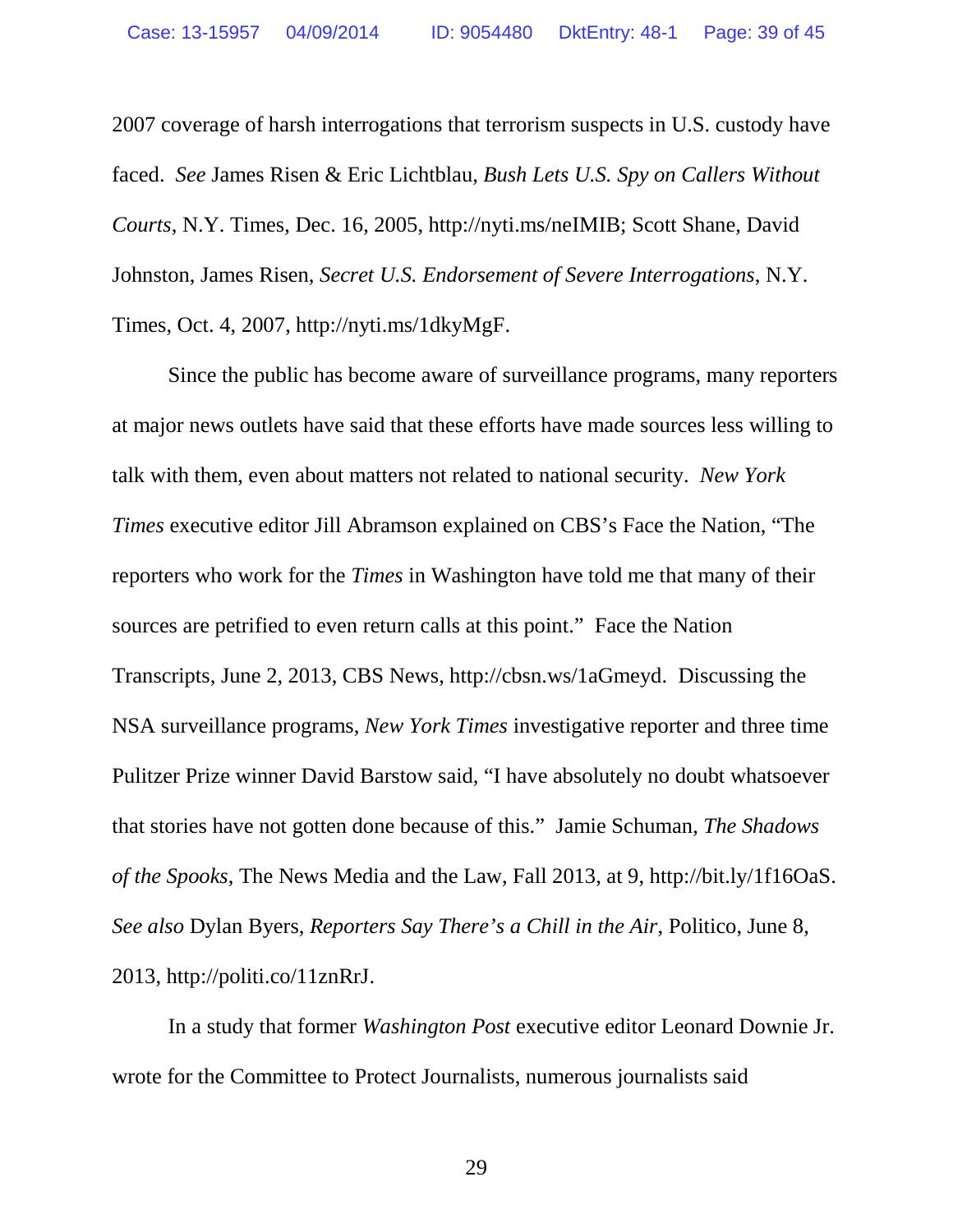surveillance programs and leaks prosecutions deter sources from speaking to them. *The Obama Administration and the Press: Leak investigations and surveillance in post-9/11 America*, Comm. To Protect Journalists, Oct. 10, 2013, http://bit.ly/1c3Cnfg. For instance, *Associated Press* senior managing editor Michael Oreskes said: "There's no question that sources are looking over their shoulders. Sources are more jittery and more standoffish, not just in national security reporting. A lot of skittishness is at the more routine level." *Id.*

The Privacy and Civil Liberties Oversight Board, an executive branch body that advises President Obama, reached the same conclusion: "The Board believes that such a shift in behavior is entirely predictable and rational. Although we cannot quantify the full extent of the chilling effect, we believe that these results – among them greater hindrances to political activism and a less robust press – are real and will be detrimental to the nation." Privacy and Civil Liberties Oversight Board, Report on the Telephone Records Program Conducted under Section 215 of the USA PATRIOT Act and on the Operations of the Foreign Intelligence Surveillance Court, Jan. 23, 2014, at 164, http://bit.ly/1d01flI.

More transparency about the NSL program and other surveillance efforts is needed to restore confidence in reporters and their confidential sources and protect the public's interest in robust and informed scrutiny of these policies.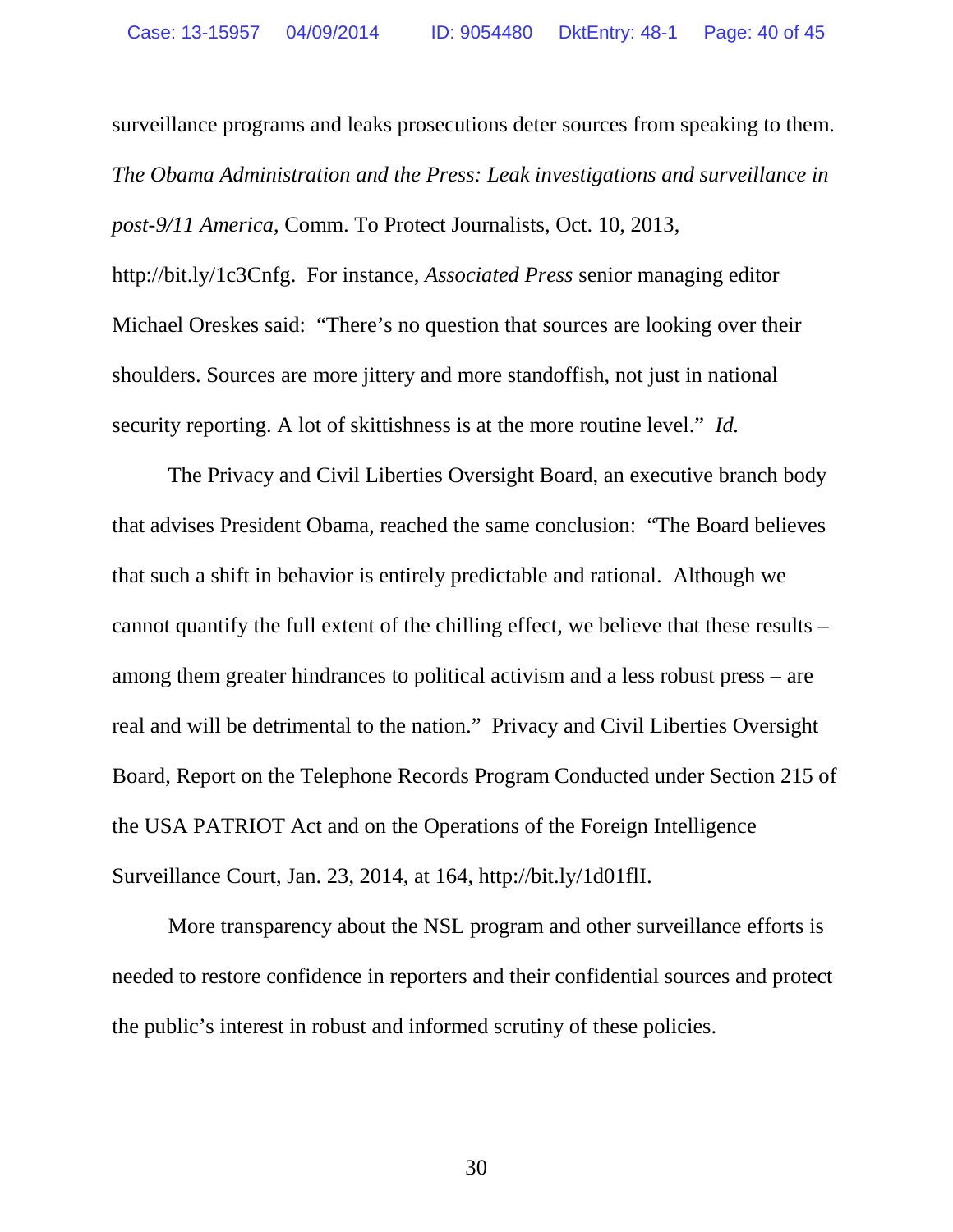## **CONCLUSION**

*Amici* respectfully urge the Court to find 18 U.S.C. § 2709(c) an

unconstitutional prior restraint on speech.

Dated: April 8, 14 Respectfully submitted,

\_\_\_\_\_\_\_\_\_\_\_\_\_\_\_\_\_\_\_\_\_\_\_\_\_\_\_\_ Bruce D. Brown  *Counsel of Record* Gregg P. Leslie Jamie T. Schuman The Reporters Committee for Freedom of the Press 1101 Wilson Blvd., Suite 1100 Arlington, VA 22209 Telephone: 703-807-2100 Facsimile: 703-807-2109

Additional *amici* counsel:

Kevin M. Goldberg Fletcher, Heald & Hildreth, PLC 1300 N. 17th St., 11th Floor Arlington, VA 22209 *Counsel for American Society of News Editors Counsel for Association of Alternative Newsmedia*

Jim Ewert General Counsel California Newspaper Publishers Association 2000 O Street, Suite 120 Sacramento, California 95811

Rachel Matteo-Boehm Bryan Cave LLP 560 Mission Street, Suite 2500 San Francisco, CA 94105 *Counsel for Courthouse News Service*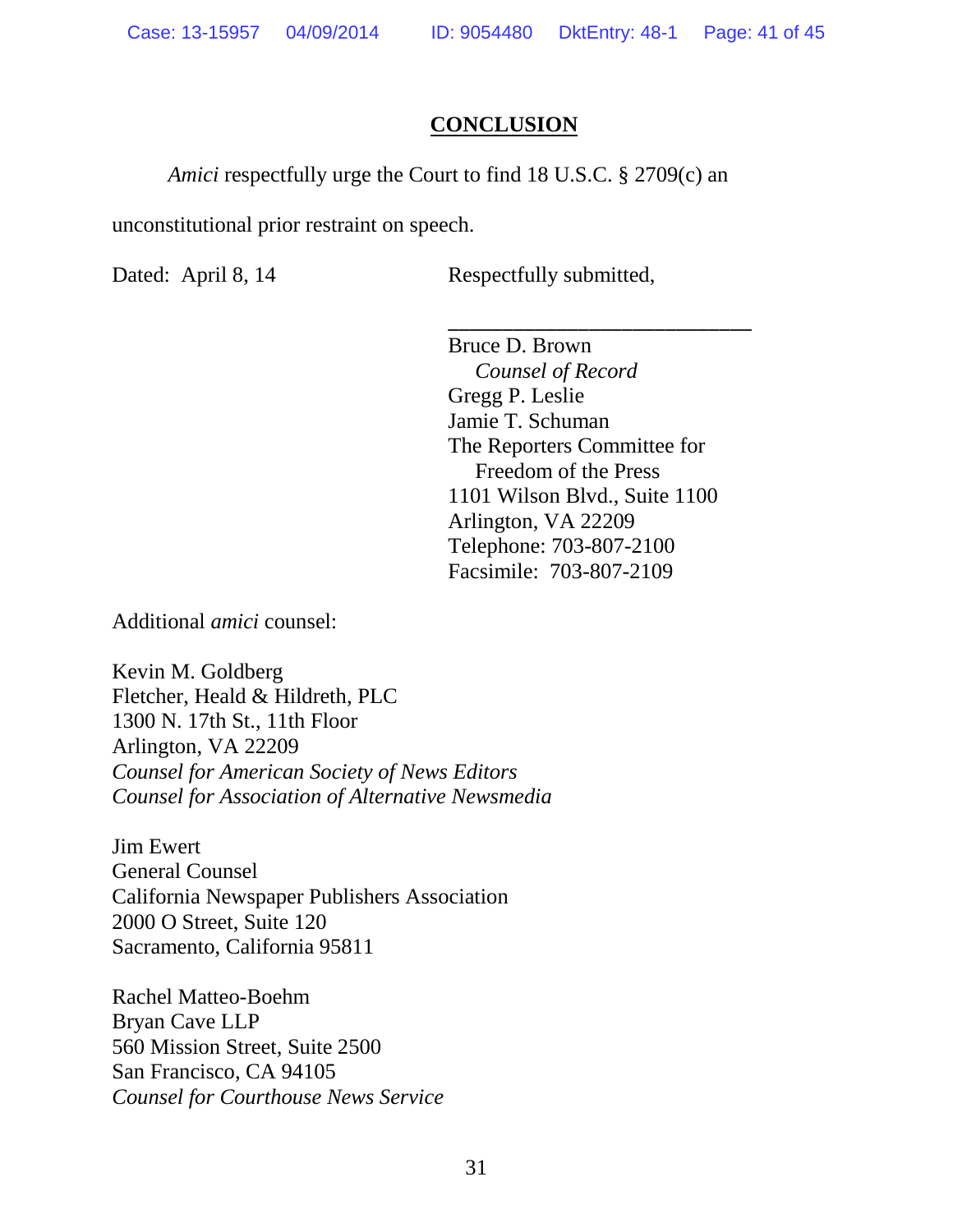Andrew Goldberg The Daily Beast Company LLC 555 W. 18th St., 2nd Floor New York, NY 10011

Peter Scheer First Amendment Coalition 534 Fourth St., Suite B San Rafael, CA 94901

Dianne Brandi Executive Vice President Legal and Business Affairs Fox News / Fox Business 1211 Avenue of the Americas, 15th Floor New York, New York 10036

Ahmed Ghappour Civil Rights Clinic University of Texas School of Law 727 Dean Keeton St Austin TX 78705 *Counsel for Freedom of the Press Foundation*

Barbara W. Wall Vice President/Senior Associate General Counsel Gannett Co., Inc. 7950 Jones Branch Drive McLean, VA 22107

Karole Morgan-Prager Juan Cornejo The McClatchy Company 2100 Q Street Sacramento, CA 95816

James Chadwick Sheppard Mullin Richter & Hampton, LLP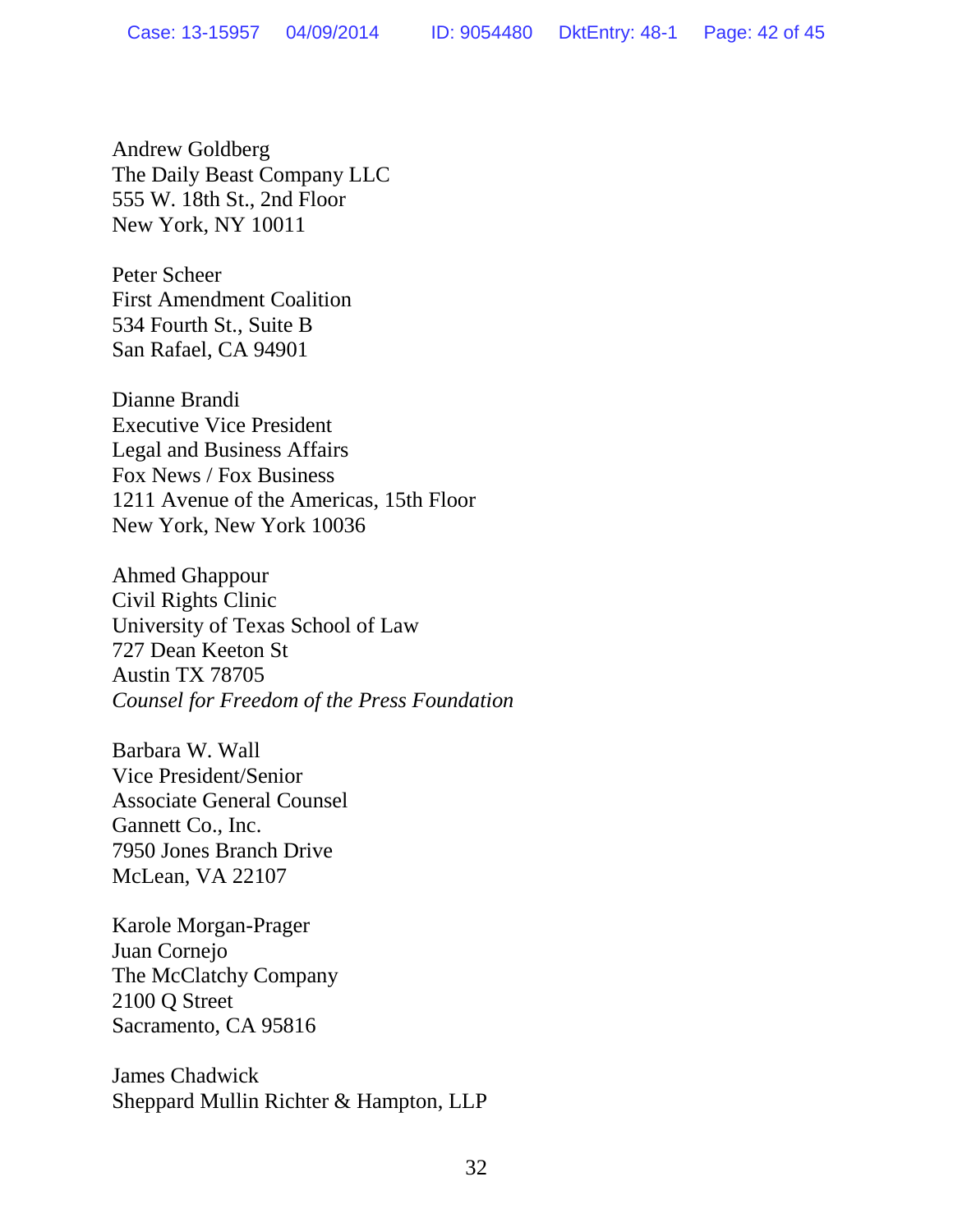390 Lytton Avenue Palo Alto, CA 94301 *Counsel for Media Consortium*

Mickey H. Osterreicher 1100 M&T Center, 3 Fountain Plaza, Buffalo, NY 14203 *Counsel for National Press Photographers Association*

Greg Lewis Denise Leary Ashley Messenger National Public Radio, Inc. 1111 North Capitol St. NE Washington, D.C. 20002

David McCraw V.P./Assistant General Counsel The New York Times Company 620 Eighth Avenue New York, NY 10018

Jennifer A. Borg General Counsel North Jersey Media Group Inc. 1 Garret Mountain Plaza Woodland Park, NJ 07424

Kathleen A. Kirby Wiley Rein LLP 1776 K St., NW Washington, DC 20006 *Counsel for Radio Television Digital News Association*

John B. Kennedy James A. McLaughlin Kalea S. Clark The Washington Post 1150 15th Street, N.W. Washington, D.C. 20071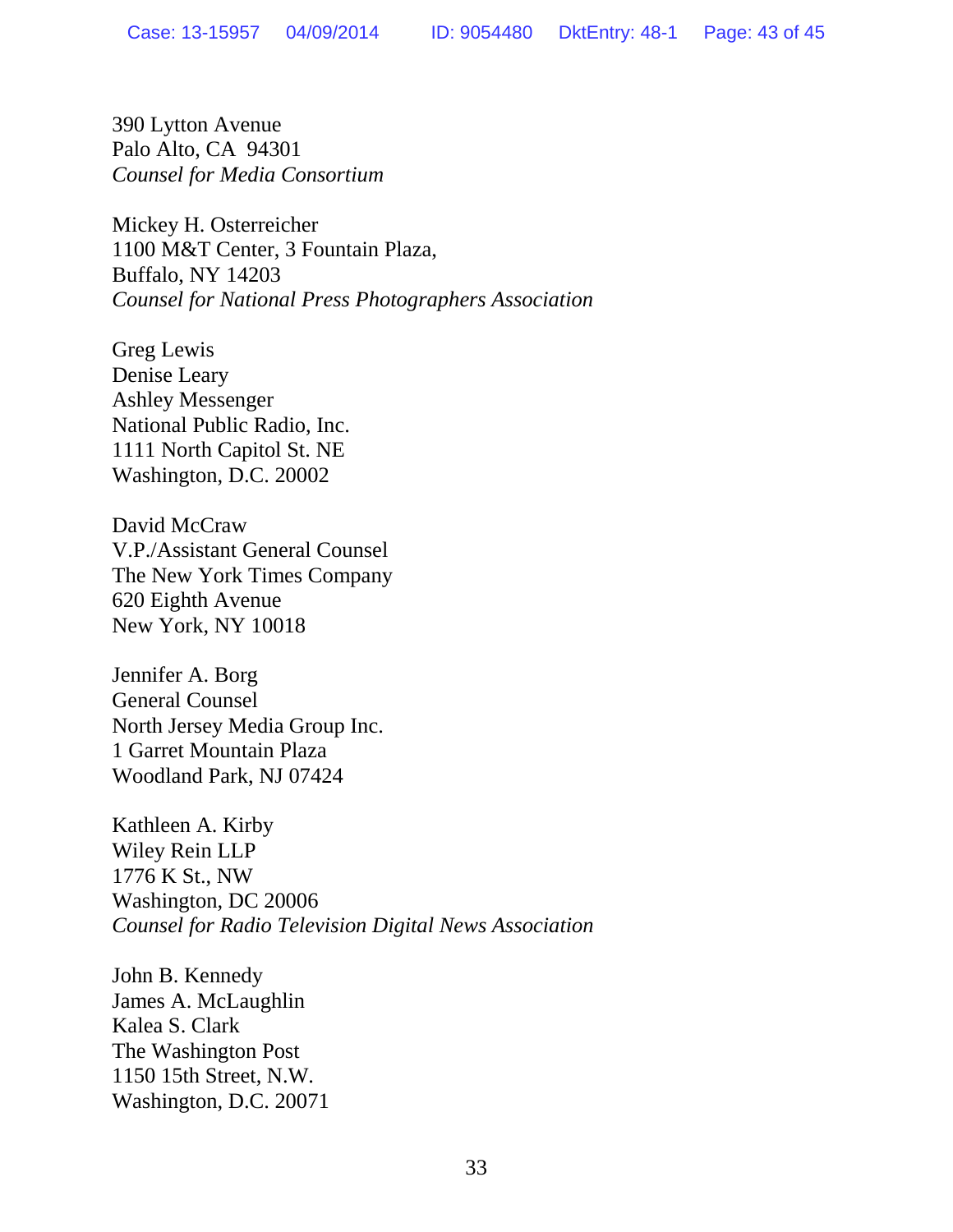## **CERTIFICATE OF COMPLIANCE WITH TYPE-VOLUME LIMITATION, TYPEFACE REQUIREMENTS AND TYPE STYLE REQUIREMENTS PURSUANT TO FED. R. APP. P. 32(a)(7)(C)**

Pursuant to Fed. R. App. P.  $32(a)(7)(C)$ , I certify as follows:

1. This Brief *Amicus Curiae* complies with the type-volume limitation of Fed. R. App. P. 32(a)(7)(B) because this brief contains 6,953 words, excluding the parts of the brief exempted by Fed. R. App. P.  $32(a)(7)(B)(iii)$ ; and

2. This brief complies with the typeface requirements of Fed. R. App. P. 32(a)(5) and the type style requirements of Fed. R. App. P. 32(a)(6) because this brief has been prepared in a proportionally spaced typeface using Microsoft Word 2010 for Windows, the word processing system used to prepare the brief, in

14-point Times New Roman font.

Dated: April 8, 2014 By:

Bruce D. Brown *Counsel for Amici Curiae*